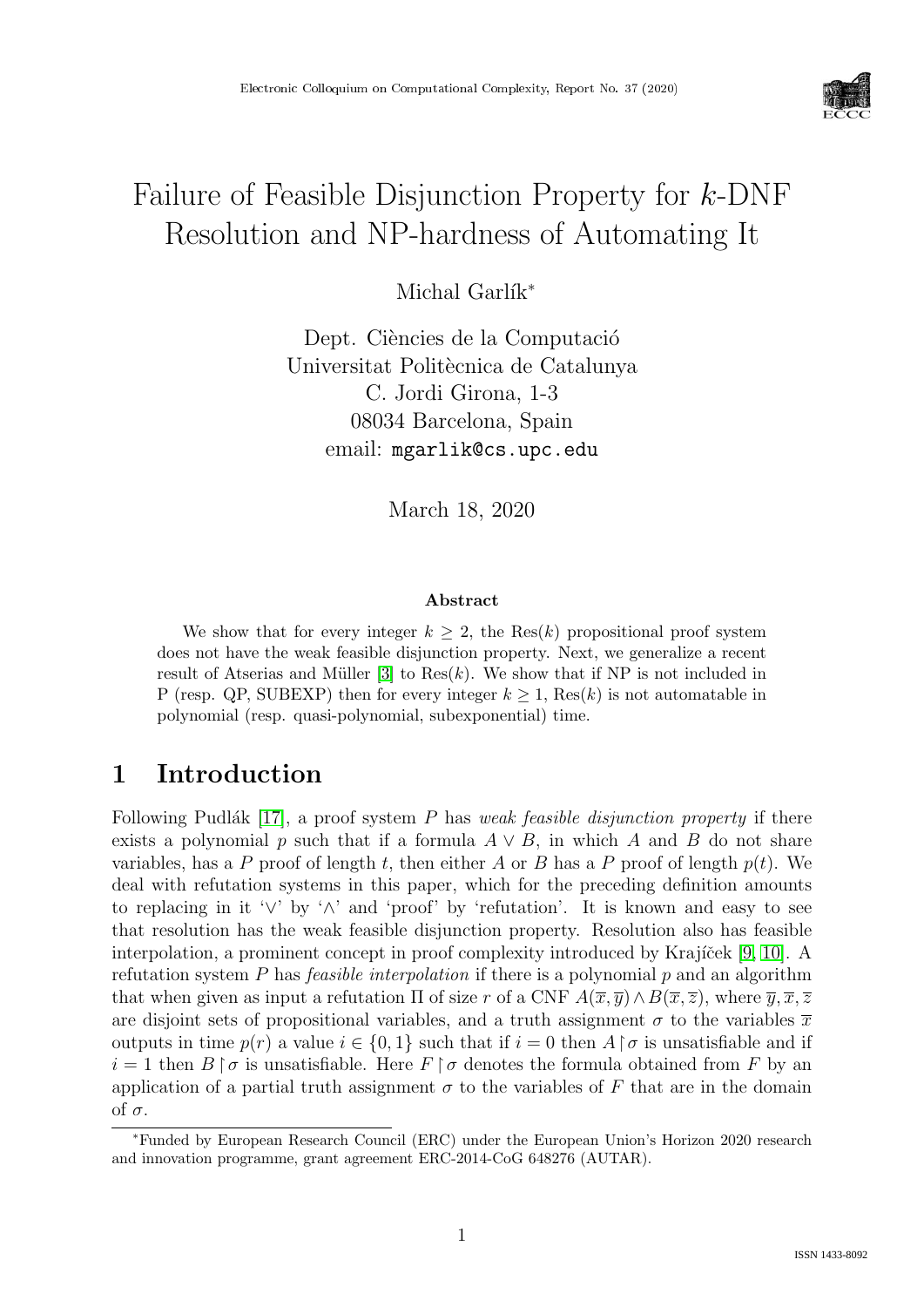Pudlák [\[17\]](#page-22-0) comments that so far the weak feasible disjunction property has been observed in all proof systems that were shown to have feasible interpolation. This is because known feasible interpolation algorithms, like those in Chapter 17.7 in [\[13\]](#page-22-1), actually construct a refutation of one of the conjuncts.

A proof system  $P$  is *polynomially bounded* if there is a polynomial  $p$  such that any tautology of size r has a P proof of size  $p(r)$ . A fundamental problem in proof complexity is to show that no polynomially bounded proof system exists. This is equivalent to establishing  $NP \neq coNP$ , as observed by Cook and Reckhow [\[6\]](#page-22-2). There is a potentially useful observation by Krajíček  $[12]$  that for the purpose of proving that some proof system  $P$  is not polynomially bounded we may assume without a loss of generality that P admits the weak feasible disjunction property. This readily follows from the fact that if a disjunction of two formulas that do not share variables is a tautology, then one of the disjuncts is.

A propositional version of the negation of the reflection principle for a proof system P is a conjunction of a propositional formula expressing that  $\overline{z}$  is a satisfying assignment of formula  $\bar{x}$  of length r' and a propositional formula expressing that  $\bar{y}$  is a P refutation of length t of formula  $\bar{x}$  of length r'. Here P, t, r are fixed parameters and  $\bar{x}, \bar{y}, \bar{z}$  are disjoint sets of variables. When we plug in for the common variables  $\bar{x}$  some formula F of length r, we denote the conjunction by  $\text{SAT}^F \wedge \text{REF}_{P,t}^F$ , and we call the second conjunct a P refutation statement for F. We need to define one very mild requirement on a proof system in order to state a result from [\[17\]](#page-22-0) about the weak feasible disjunction property that is the main source of motivation for this paper. We say that  $P$  is *closed under* restrictions if there is a polynomial  $p$  such that whenever  $F$  has a  $P$  proof of length  $t$ and  $\sigma$  is a partial truth assignment to the variables of F, then there is a P proof of  $F \upharpoonright \sigma$ of length at most  $p(t)$ .

There is a proposition proved in  $[17]$  saying that if a proof system  $P$  has the weak feasible disjunction property, has polynomial-size proofs of the reflection principle for P, is closed under restrictions, and has the property that given a P proof of  $\neg SAT^{-F}$ there is at most polynomially longer  $P$  proof of  $F$ , then for every formula  $F$  and every integer t which is at least the size of F, either there is a P proof of F of length  $t^{O(1)}$ , or there is a  $t^{O(1)}$  long P proof of  $\neg \text{REF}_{P,t}^{-F}$ . Pudlák comments that the conclusion of this proposition seems unlikely (and therefore it seems unlikely that a proof system satisfying the remaining three reasonable properties has the weak feasible disjunction property). He concludes that the weak feasible disjunction property is very unlikely to occur unless the system is very weak. Motivated to find and emphasize the contrast between resolution and Res(2) (see Section [2\)](#page-3-0) in this respect, we show the following theorem.

<span id="page-1-3"></span>**Theorem 1.** For every integer  $k > 2$ , Res(k) does not have the weak feasible disjunction property. Moreover, there are families  $\{A_n\}_{n\geq 1}$  and  $\{B_{n,k}\}_{n\geq 1,k\geq 1}$  of CNFs, where  $A_n$ has size  $n^{O(1)}$ ,  $B_{n,k}$  has size  $n^{O(k)}$ , and  $A_n$  and  $B_{n,k}$  do not share any variables, such that all the following hold:

- <span id="page-1-1"></span>(i) There exists  $\alpha > 0$  and an integer  $n_1$  such that for every  $k \ge 1$  and  $n \ge n_1$ , any  $Res(k)$  refutations of  $A_n$  has size greater than  $2^{n^{\alpha}}$ .
- <span id="page-1-0"></span>(ii) For every  $k \geq 1$  there is  $\beta > 0$  and an integer  $n_2$  such that for every  $n \geq n_2$ , any  $\text{Res}(k)$  refutation of  $B_{n,k}$  has size greater than  $2^{\beta n}$ .
- <span id="page-1-2"></span>(iii) For all integers  $n \geq 1$  and  $k \geq 1$ ,  $A_n \wedge B_{n,k}$  has a Res(2) refutation of size  $O(k^2n^{7k+7})$ .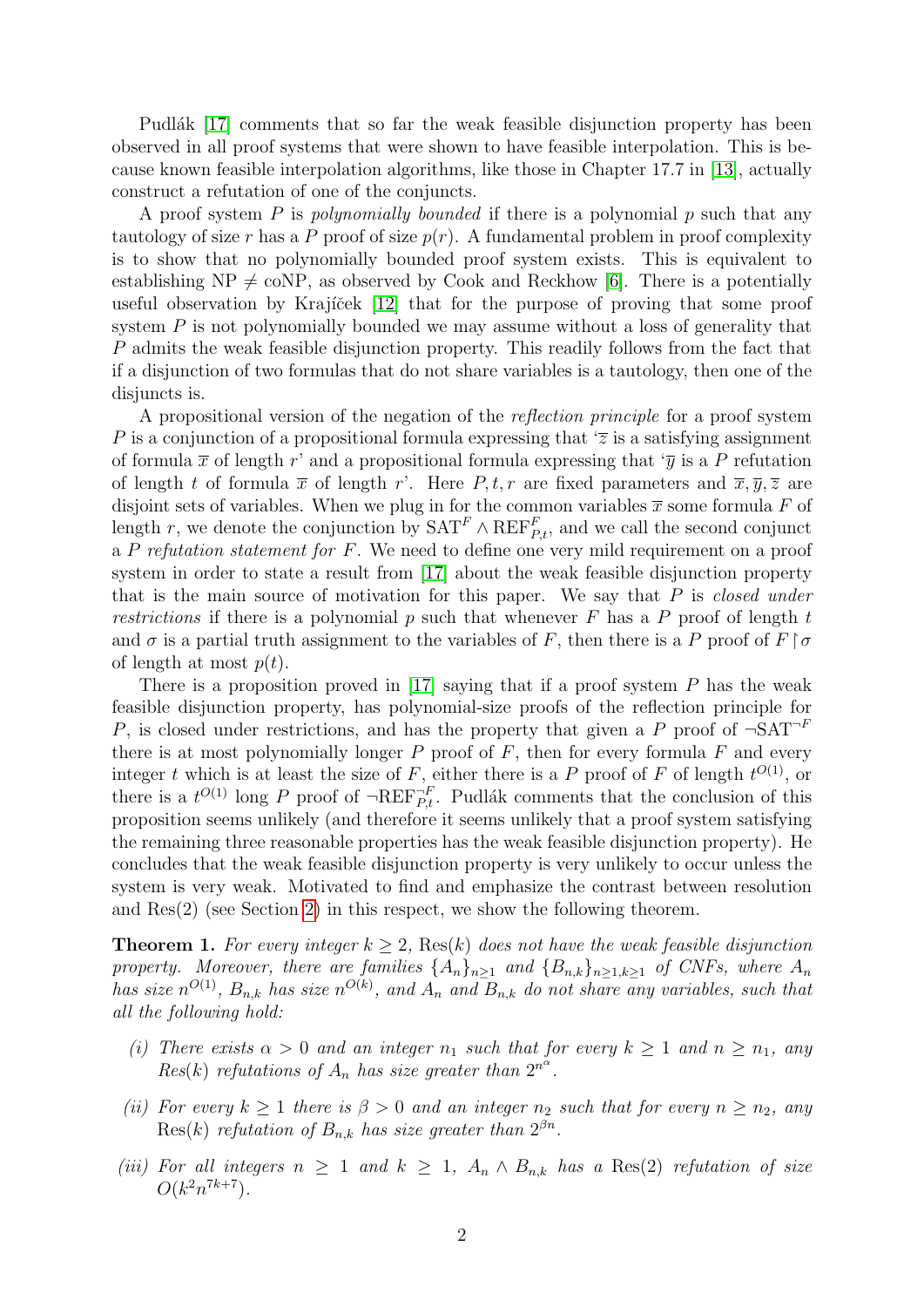The idea is to employ a reflection, but instead of the reflection principle for  $\text{Res}(k)$ , which would correspond to the hypothesis of Pudlák's proposition above, we work with the reflection principle for resolution and make it harder by the relativization technique of Dantchev and Riis [\[7\]](#page-22-4). More precisely, we replace in the reflection principle the resolution refutation statement by its k-fold relativization. Most of this paper is then concerned with proving length lower bounds on  $\text{Res}(k)$  refutations of a version of the k-fold relativization of  $\text{REF}_{\text{Res},t}^F$  for every unsatisfiable CNF F (Theorem [23\)](#page-18-0). This lower bound will be used to prove item [\(ii\)](#page-1-0) above, but since it works for every unsatisfiable  $F$ , item [\(i\)](#page-1-1) will be easy to get choosing F to be hard enough for  $\text{Res}(k)$ . The upper bound, item [\(iii\),](#page-1-2) generalizes upper bounds for similar formulas [\[2,](#page-21-0) [3,](#page-21-1) [8\]](#page-22-5), which all build on an idea from [\[17\]](#page-22-0).

To prove Theorem [23,](#page-18-0) the mentioned main lower bound, we develop a switching lemma in the spirit of [\[18\]](#page--1-4) but respecting the functional properties of the formula  $\text{REF}_{\text{Res},t}^F$ . This will come at a cost of worse parameters in the switching lemma and its narrowed applicability in terms of random restrictions it works for.

Our second result is a generalization of conditional non-automatability results for resolution [\[3\]](#page-21-1) to the systems Res $(k)$ . Following [\[5,](#page-22-6) [2\]](#page-21-0) and [3], we say that a refutation system P is *automatable in time*  $T : \mathbb{N} \to \mathbb{N}$  if there is an algorithm that when given as input an unsatisfiable CNF F of size r outputs a P refutation of F in time  $T(r + s<sub>P</sub>(F))$ , where  $s_P(F)$  is the length of a shortest P refutation of F. If the function T is a polynomial, then  $P$  is simply called *automatable*. A refutation system  $P$  is *weakly automatable* if there is a refutation system  $Q$ , a polynomial  $p$ , and an algorithm that when given as input an unsatisfiable CNF F of size r outputs a Q refutation of F in time  $p(r + sp(F))$ . It is known that feasible interpolation is implied by weak automatability in refutation systems that are closed under restrictions (see Theorem 3 in [\[2\]](#page-21-0)).

First negative automatability results were obtained by Krajíček and Pudlák [\[14\]](#page-22-7) who showed that Extended Frege systems do not have feasible interpolation assuming that RSA is secure against  $P/poly$ . Bonet et al. [\[5,](#page-22-6) [4\]](#page-21-2) showed that Frege systems and constantdepth Frege systems do not have feasible interpolation assuming the Diffie-Hellman key exchange procedure is secure against polynomial and subexponential size circuits, respectively. All these proof systems are closed under restrictions, hence these results conditionally rule out weak automatability and automatability. As for resolution, before a recent breakthrough by Atserias and Müller  $[3]$  who showed that resolution is not automatable unless  $P = NP$ , it was known by a result of Alekhnovich and Razborov [\[1\]](#page-21-3) that resolution is not automatable unless  $W[P] = FPT$ . Here  $W[P]$  is the class of parametrized problems that are fixed-parameter reducible to the problem of deciding if a monotone circuit C has a satisfying assignment of Hamming weight k. We refer an interested reader to the introduction section of [\[3\]](#page-21-1) for more on the history of the automatability problem.

Let QP denote the class of problems decidable in quasi-polynomial time  $2^{(\log n)^{O(1)}},$ and let SUBEXP denote the class of problems decidable in subexponential time  $2^{n^{o(1)}}$ . We show the following theorem, which was proved for  $k = 1$  in [\[3\]](#page-21-1).

<span id="page-2-0"></span>**Theorem 2.** 1. If NP  $\nsubseteq$  P then for every integer  $k \geq 1$ , Res(k) is not automatable in polynomial time.

- 2. If NP  $\subseteq$  QP then for every integer  $k \geq 1$ , Res(k) is not automatable in quasipolynomial time.
- 3. If NP  $\nsubseteq$  SUBEXP then for every integer  $k \geq 1$ , Res(k) is not automatable in subexponential time.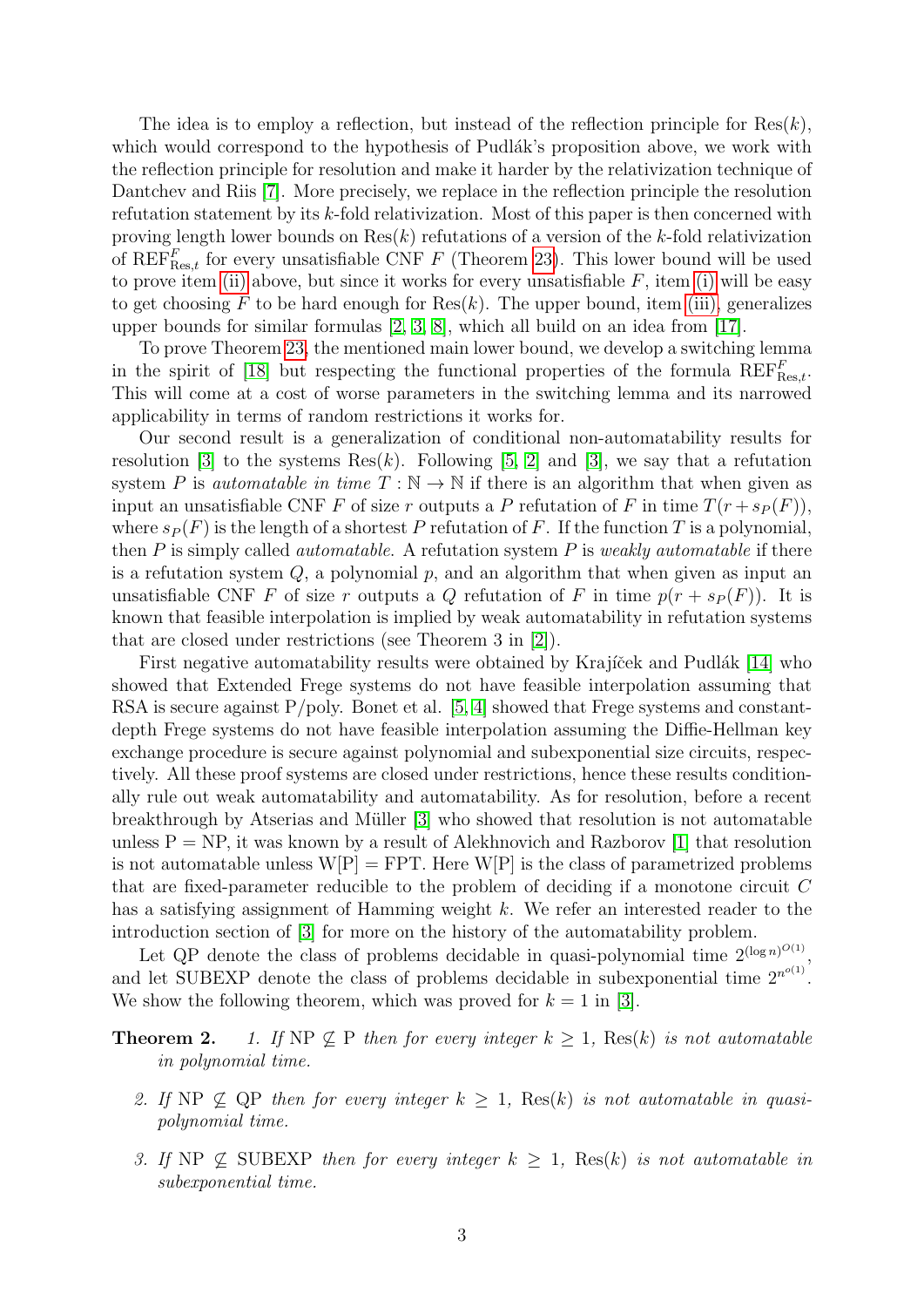The basic idea of the proof is the same as in [\[3\]](#page-21-1): to map every formula  $F$  to a resolution refutation statement for  $F$ , and show that if  $F$  is satisfiable then the refutation statement has a polynomial-length  $\text{Res}(k)$  refutation, and if F is unsatisfiable then the refutation statement requires long  $Res(k)$  refutations. An automating algorithm that finds short refutations quickly enough can then be used to distinguishing between the two situations, and hence to solve SAT. We thus need to show strong lower bounds on the length of  $Res(k)$  refutations of a version of resolution refutation statements. For this we use the already discussed Theorem [23](#page-18-0) once more.

# <span id="page-3-0"></span>2 Preliminaries

For an integer s, the set  $\{1,\ldots,s\}$  is denoted by [s]. We write  $dom(\sigma), im(\sigma)$  for the domain and image of a function  $\sigma$ . Two functions  $\sigma$ ,  $\tau$  are *compatible* if  $\sigma \cup \tau$  is a function. If x is a propositional variable, the *positive literal of* x, denoted by  $x^1$ , is x, and the *negative literal of x*, denoted by  $x^0$ , is  $\neg x$ . A *clause* is a set of literals. A clause is written as a disjunction of its elements. A term is a set of literals, and is written as a conjunction of the literals. A CNF is a set of clauses, written as a conjunction of the clauses. A  $k$ -CNF is a CNF whose every clause has at most k literals. A DNF is a set of terms, written as a disjunction of the terms. A  $k$ -DNF is a DNF whose every term has at most k literals. We will identify 1-DNFs with clauses. A clause is non-tautological if it does not contain both the positive and negative literal of the same variable. A clause C is a weakening of a clause D if  $D \subseteq C$ . A clause D is the resolvent of clauses  $C_1$  and  $C_2$ on a variable x if  $x \in C_1$ ,  $\neg x \in C_2$  and  $D = (C_1 \setminus \{x\}) \cup (C_2 \setminus \{\neg x\})$ . If E is a weakening of the resolvent of  $C_1$  and  $C_2$  on x, we say that E is obtained by the resolution rule from  $C_1$  and  $C_2$ , and we call  $C_1$  and  $C_2$  the *premises* of the rule.

Let  $F$  be a CNF and  $C$  a clause. A resolution derivation of  $C$  from  $F$  is a sequence of clauses  $\Pi = (C_1, \ldots, C_s)$  such that  $C_s = C$  and for all  $u \in [s], C_u$  is a weakening of a clause in F, or there are  $v, w \in [u-1]$  such that  $C_u$  is obtained by the resolution rule from  $C_v$  and  $C_w$ . A resolution refutation of F is a resolution derivation of the empty clause from F. The length of a resolution derivation  $\Pi = (C_1, \ldots, C_s)$  is s. For  $u \in [s]$ , the *height of u in*  $\Pi$  is the maximum h such that there is a subsequence  $(C_{u_1}, \ldots, C_{u_h})$  of  $\Pi$  in which *u<sub>h</sub>* = *u* and for each *i* ∈ [*h* − 1],  $C_{u_i}$  is a premise of a resolution rule by which  $C_{u_{i+1}}$  is obtained in Π. The *height* of Π is the maximum height of u in Π for  $u \in [s]$ .

A partial assignment to the variables  $x_1, \ldots, x_n$  is a partial map from  $\{x_1, \ldots, x_n\}$  to  $\{0, 1\}$ . Let  $\sigma$  be a partial assignment. The CNF  $F \upharpoonright \sigma$  is formed from F by removing every clause containing a literal satisfied by  $\sigma$ , and removing every literal falsified by  $\sigma$ from the remaining clauses. If  $\Pi = (C_1, \ldots, C_s)$  is a sequence of clauses,  $\Pi \upharpoonright \sigma$  is formed from Π by the same operations. Note that if Π is a resolution refutation of F, then  $\Pi \upharpoonright \sigma$ is a resolution refutation of  $F \upharpoonright \sigma$ .

The  $\text{Res}(k)$  refutation system is a generalization of resolution introduced by Krajíček [\[11\]](#page-22-8)<sup>[1](#page-3-1)</sup>. Its lines are k-DNFs and it has the following inference rules  $(A, B$  are k-DNFs,  $j \in [k]$ , and  $l, l_1, \ldots, l_j$  are literals):

<span id="page-3-1"></span><sup>&</sup>lt;sup>1</sup>In [\[11\]](#page-22-8) (see also Chapter 5.7 in [\[13\]](#page-22-1)) more general fragments  $R(f)$  of DNF-resolution are introduced, where  $f : \mathbb{N} \to \mathbb{N}$  is non-decreasing and a refutation  $\Pi$  is said to have  $R(f)$ -size s if its lines are  $f(s)$ -DNFs and  $|\Pi| \leq s$ . In the present paper we work with constant functions f.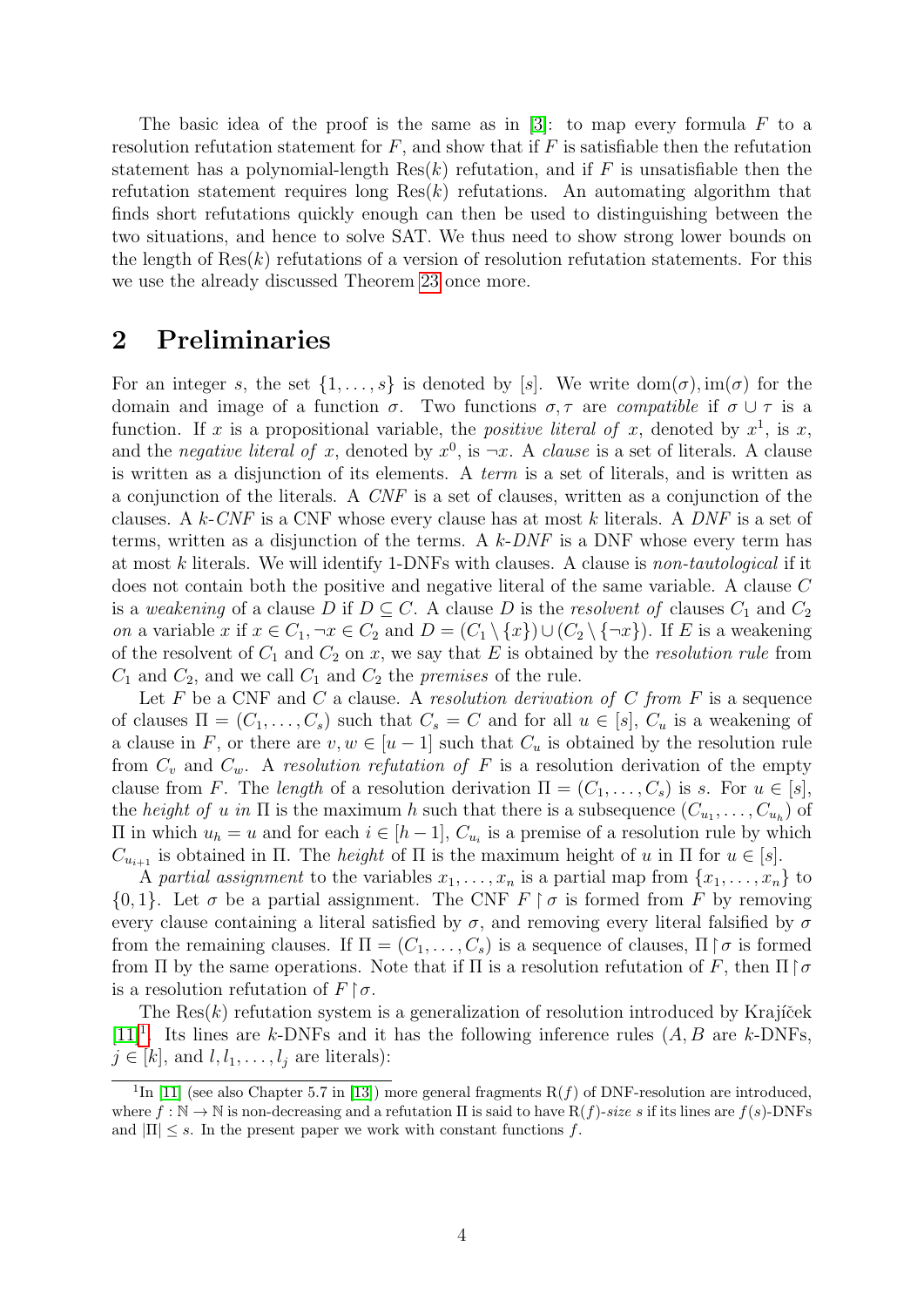$$
\frac{A \lor l_1 \qquad B \lor (l_2 \land \cdots \land l_j)}{A \lor B \lor (l_1 \land \cdots \land l_j)} \land \text{-introduction} \qquad \qquad \frac{x \lor \neg x}{x \lor \neg x} \text{ Axiom}
$$
\n
$$
\frac{A \lor (l_1 \land \cdots \land l_j) \qquad B \lor \neg l_1 \lor \cdots \lor \neg l_j}{A \lor B} \text{ Cut} \qquad \frac{A}{A \lor B} \text{ Weakening}
$$

Let F be a CNF. A Res(k) derivation from F is a sequence of k-DNFs  $(D_1, \ldots, D_s)$  so that each  $D_i$  either belongs to F or follows from the preceding lines by an application of one of the inference rules. A Res(k) refutation of F is a Res(k) derivation from F whose final line is the empty clause. The length of a Res(k) derivation  $\Pi = (D_1, \ldots, D_s)$ , denoted by  $|\Pi|$ , is s. The size of  $\Pi$ , denoted by size( $\Pi$ ), is the number of symbols in it.

#### 3 Resolution Refutations of s Levels of t Clauses

Like in [\[8\]](#page-22-5), it will be convenient to work with a variant of resolution in which the clauses forming a refutation are arranged in layers. All the definitions in this section are taken from [\[8\]](#page-22-5).

**Definition 3.** Let F be a CNF of r clauses in n variables  $x_1, \ldots, x_n$ . We say that F has a resolution refutation of s levels of t clauses if there is a sequence of clauses  $C_{i,j}$  indexed by all pairs  $(i, j) \in [s] \times [t]$ , such that each clause  $C_{1,i}$  on the first level is a weakening of a clause in F, each clause  $C_{i,j}$  on level  $i \in [s] \setminus \{1\}$  is a weakening of the resolvent of two clauses from level  $i - 1$  on a variable, and the clause  $C_{s,t}$  is empty.

The following proposition says that insisting that the clauses are arranged in layers is not a very limiting requirement since this system quadratically simulates resolution and preserves the refutation height.

**Proposition 4** ([\[8\]](#page-22-5)). If a  $(n-1)$ -CNF F in n variables has a resolution refutation of height h and length s, then F has a resolution refutation of h levels of 3s clauses.

We now formalize refutation statements for this system in the same way as in [\[8\]](#page-22-5). Let  $n, r, s, t$  be integers. Let F be a CNF consisting of r clauses  $C_1, \ldots, C_r$  in n variables  $x_1, \ldots, x_n$ . We define a propositional formula  $\text{REF}_{s,t}^F$  expressing that F has a resolution refutation of s levels of t clauses.

We first list the variables of  $REF_{s,t}^F$ . D-variables  $D(i, j, \ell, b)$ ,  $i \in [s], j \in [t], \ell \in$  $[n], b \in \{0, 1\}$ , encode clauses  $C_{i,j}$  as follows:  $D(i, j, \ell, 1)$  (resp.  $D(i, j, \ell, 0)$ ) means that the literal  $x_{\ell}$  (resp.  $\neg x_{\ell}$ ) is in  $C_{i,j}$ . L-variables  $L(i, j, j')$  (resp. R-variables  $R(i, j, j')$ ),  $i \in [s] \setminus \{1\}, j, j' \in [t]$ , say that  $C_{i-1,j'}$  is a premise of the resolution rule by which  $C_{i,j}$ is obtained, and it is the premise containing the positive (resp. negative) literal of the resolved variable. *V*-variables  $V(i, j, \ell), i \in [s] \setminus \{1\}, j \in [t], \ell \in [n]$ , say that  $C_{i,j}$  is obtained by resolving on  $x_{\ell}$ . I-variables  $I(j, m)$ ,  $j \in [t]$ ,  $m \in [r]$ , say that  $C_{1,j}$  is a weakening of  $C_m$ .

 $\operatorname{REF}_{s,t}^F$  is the union of the following fifteen sets of clauses:

<span id="page-4-1"></span>
$$
\neg I(j,m) \lor D(1,j,\ell,b) \qquad j \in [t], m \in [r], b \in \{0,1\}, x_{\ell}^b \in C_m, \qquad (1)
$$

clause  $C_{1,j}$  contains the literals of  $C_m$  assigned to it by  $I(j, m)$ ,

<span id="page-4-0"></span>
$$
\neg D(i, j, \ell, 1) \lor \neg D(i, j, \ell, 0) \qquad i \in [s], j \in [t], \ell \in [n], \tag{2}
$$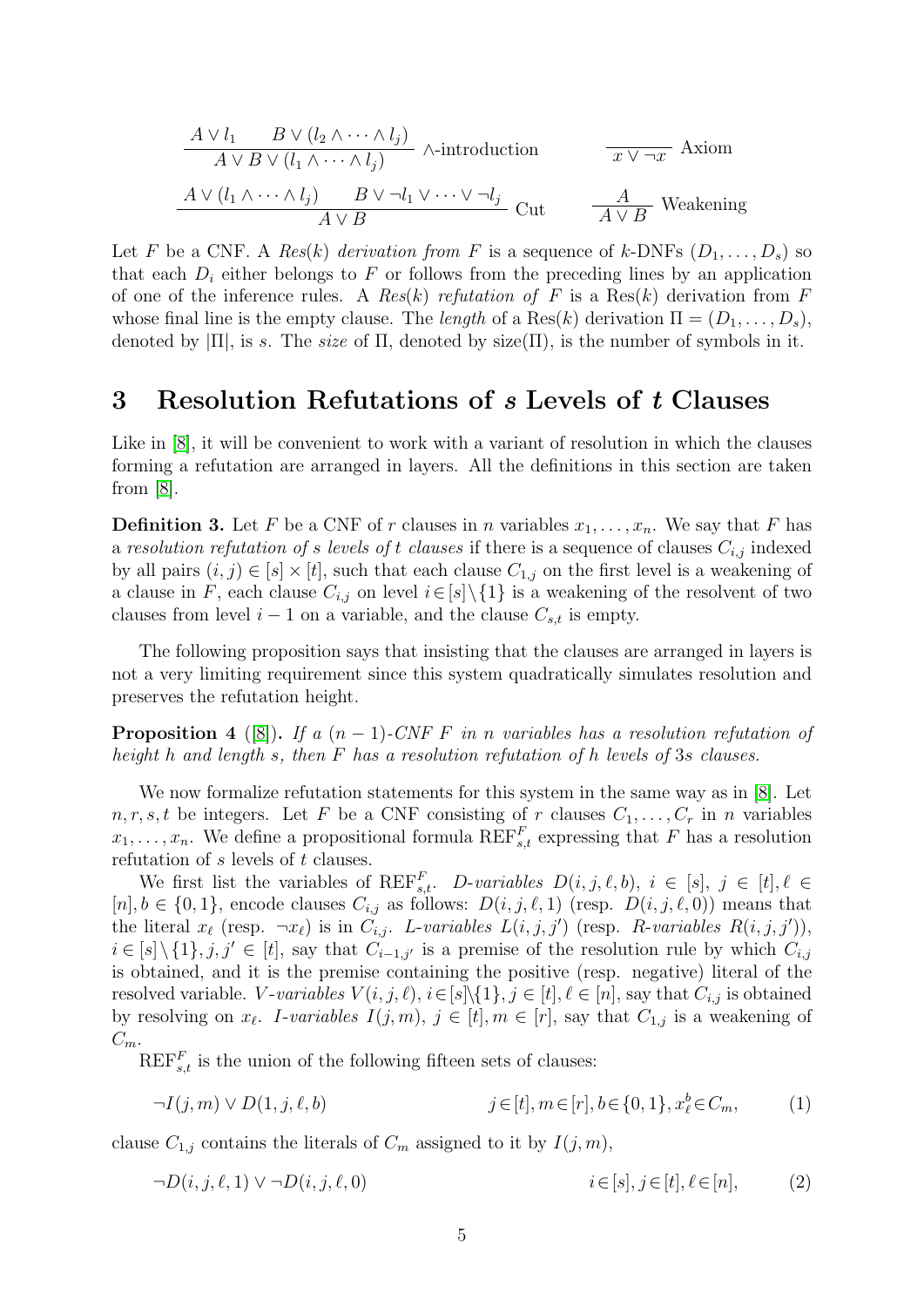no clause  $C_{i,j}$  contains  $x_\ell$  and  $\neg x_\ell$  at the same time,

$$
\neg L(i,j,j') \lor \neg V(i,j,\ell) \lor D(i-1,j',\ell,1) \qquad i \in [s] \setminus \{1\}, j,j' \in [t], \ell \in [n],
$$
 (3)

<span id="page-5-11"></span><span id="page-5-9"></span>
$$
\neg R(i,j,j') \lor \neg V(i,j,\ell) \lor D(i-1,j',\ell,0) \qquad i \in [s] \setminus \{1\}, j,j' \in [t], \ell \in [n], \tag{4}
$$

clause  $C_{i-1,j'}$  used as the premise given by  $L(i, j, j')$  (resp.  $R(i, j, j')$ ) in resolving on  $x_{\ell}$ must contain  $x_{\ell}$  (resp.  $\neg x_{\ell}$ ),

<span id="page-5-10"></span>
$$
\neg L(i,j,j') \lor \neg V(i,j,\ell) \lor \neg D(i-1,j',\ell',b) \lor D(i,j,\ell',b) i \in [s] \setminus \{1\}, j,j' \in [t], \ell, \ell' \in [n], b \in \{0,1\}, (\ell',b) \neq (\ell,1),
$$
 (5)

<span id="page-5-12"></span>
$$
\neg R(i,j,j') \lor \neg V(i,j,\ell) \lor \neg D(i-1,j',\ell',b) \lor D(i,j,\ell',b) i \in [s] \setminus \{1\}, j,j' \in [t], \ell, \ell' \in [n], b \in \{0,1\}, (\ell',b) \neq (\ell,0),
$$
 (6)

clause  $C_{i,j}$  derived by resolving on  $x_\ell$  must contain each literal different from  $x_\ell$  (resp.  $\neg x_{\ell}$ ) from the premise given by  $L(i, j, j')$  (resp.  $R(i, j, j')$ ),

<span id="page-5-13"></span><span id="page-5-1"></span>
$$
\neg D(s, t, \ell, b) \qquad \qquad \ell \in [n], b \in \{0, 1\}, \tag{7}
$$

clause  $C_{s,t}$  is empty,

<span id="page-5-8"></span><span id="page-5-7"></span>
$$
V(i, j, 1) \vee V(i, j, 2) \vee \dots \vee V(i, j, n) \qquad i \in [s] \setminus \{1\}, j \in [t],
$$
 (8)  
\n
$$
I(j, 1) \vee I(j, 2) \vee \dots \vee I(j, r) \qquad j \in [t],
$$
 (9)  
\n
$$
L(i, j, 1) \vee L(i, j, 2) \vee \dots \vee L(i, j, t) \qquad i \in [s] \setminus \{1\}, j \in [t],
$$
 (10)  
\n
$$
R(i, j, 1) \vee R(i, j, 2) \vee \dots \vee R(i, j, t) \qquad i \in [s] \setminus \{1\}, j \in [t],
$$
 (11)  
\n
$$
\neg V(i, j, \ell) \vee \neg V(i, j, \ell') \qquad i \in [s] \setminus \{1\}, j \in [t], \ell, \ell' \in [n], \ell \neq \ell',
$$
 (12)  
\n
$$
\neg I(j, m) \vee \neg I(j, m') \qquad j \in [t], m, m' \in [r], m \neq m',
$$
 (13)

<span id="page-5-6"></span><span id="page-5-5"></span><span id="page-5-4"></span><span id="page-5-3"></span>
$$
\neg L(i, j, j') \lor \neg L(i, j, j'')
$$
\n
$$
i \in [s] \setminus \{1\}, j, j', j'' \in [t], j' \neq j'', \qquad (14)
$$
\n
$$
\neg L(i, j, j') \lor \neg L(i, j, j'')
$$

<span id="page-5-0"></span>
$$
\neg R(i,j,j') \lor \neg R(i,j,j'') \qquad i \in [s] \setminus \{1\}, j,j',j'' \in [t], j' \neq j'', \qquad (15)
$$

the  $V, I, L, R$ -variables define functions with the required domains and ranges.

<span id="page-5-2"></span>**Definition 5.** For  $i \in [s], j, j' \in [t], \ell \in [n], b \in \{0, 1\}, m \in [r]$ , we say that  $(i, j)$  is the home pair of the variable  $D(i, j, \ell, b)$ , of the variables  $R(i, j, j')$ ,  $L(i, j, j')$ ,  $V(i, j, \ell)$  if  $i \neq 1$ , and of the variable  $I(j, m)$  if  $i = 1$ .

We write  $V(i, j, \cdot)$  to stand for the set  $\{V(i, j, \ell) : \ell \in [n]\}.$  Similarly, we write  $I(j, \cdot), L(i, j, \cdot), \text{ and } R(i, j, \cdot) \text{ to stand for the set } \{I(j, m) : m \in [r]\}, \{L(i, j, j') : j' \in [t]\},\$ and  $\{R(i, j, j'): j' \in [t]\}$ , respectively. We denote by  $D(i, j, \cdot, \cdot)$  the set  $\{D(i, j, \ell, b): \ell \in$  $[n], b \in \{0, 1\}\}.$ 

Let  $\sigma$  be a partial assignment. We say that  $V(i, j, \cdot)$  is set to  $\ell$  by  $\sigma$  if  $\sigma(V(i, j, \ell)) = 1$ and for all  $\ell' \in [n] \setminus \{\ell\}, \sigma(V(i,j,\ell')) = 0$ . Similarly, we say that  $I(j, \cdot)$  is set to m by  $\sigma$ if  $\sigma(I(j,m)) = 1$  and for all  $m' \in [r] \setminus \{m\}$  we have  $\sigma(I(j, m')) = 0$ . We say that  $L(i, j, \cdot)$ (resp.  $R(i, j, \cdot)$ ) is set to j' by  $\sigma$  if  $\sigma(L(i, j, j')) = 1$  (resp.  $\sigma(R(i, j, j')) = 1$ ) and for all  $j'' \in [t] \setminus \{j'\},\$  we have  $\sigma(L(i, j, j'')) = 0$  (resp.  $\sigma(R(i, j, j'')) = 0$ ). We say that  $D(i, j, \cdot, \cdot)$ is set to a clause  $C_{i,j}$  by  $\sigma$  if for all  $\ell \in [n], b \in \{0,1\}$  we have  $\sigma(D(i, j, \ell, b)) = 1$  if  $x_{\ell}^{b} \in C_{i,j}$  and  $\sigma(D(i,j,\ell,b)) = 0$  if  $x_{\ell}^{b} \notin C_{i,j}$ .

For  $Y \in \{D(i, j, \cdot, \cdot), V(i, j, \cdot), I(j, \cdot), R(i, j, \cdot), L(i, j, \cdot)\}\)$ , we say that Y is set by  $\sigma$  if Y is set to v by  $\sigma$  for some value v. We will often omit saying "by  $\sigma$ " if  $\sigma$  is clear from the context.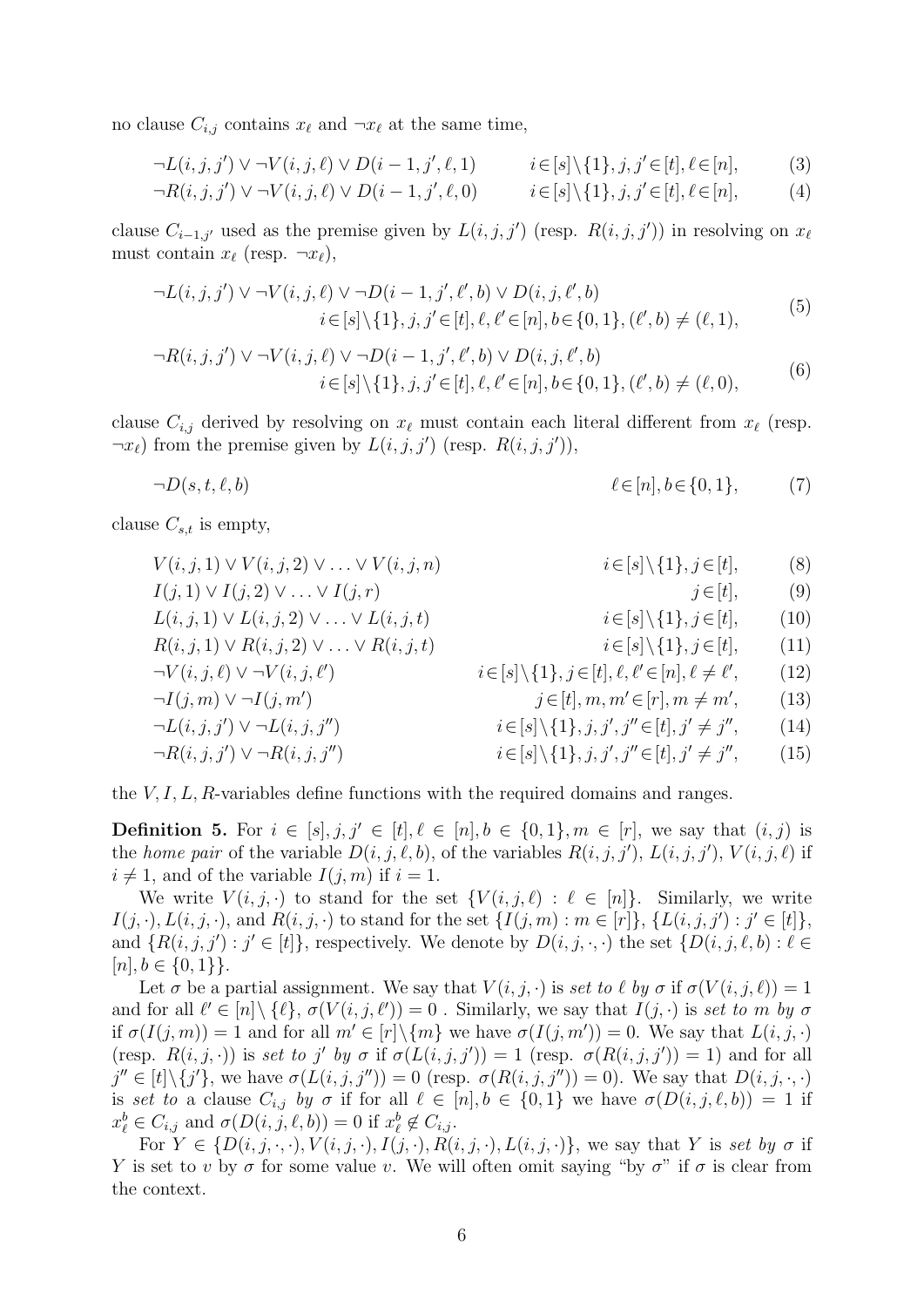## 4 Reflection Principle for Resolution

We repeat the formulation of a version of the reflection principle from [\[8\]](#page-22-5). We express the negation of the reflection principle for resolution by a CNF in the form of a conjunction SAT<sup>n,r</sup> ∧ REF<sup>n,r</sup>. The only shared variables by the formulas SAT<sup>n,r</sup> and REF<sup>n,r</sup> encode a CNF with r clauses in n variables. The meaning of  $SAT^{n,r}$  is that the encoded CNF is satisfiable, while the meaning of  $\text{REF}_{s,t}^{n,r}$  is that the same CNF has a resolution refutation of s levels of t clauses. A formal definition is given next.

Formula SAT<sup>n,r</sup> has the following variables. C-variables  $C(m, \ell, b)$ ,  $m \in [r], \ell \in$  $[n], b \in \{0, 1\}$ , encode clauses  $C_m$  as follows:  $C(m, \ell, 1)$  (resp.  $C(m, \ell, 0)$ ) means that the literal  $x_{\ell}$  (resp.  $\neg x_{\ell}$ ) is in  $C_m$ . T-variables  $T(\ell), \ell \in [n]$ , and  $T(m, \ell, b)$ ,  $m \in$  $[r], \ell \in [n], b \in \{0, 1\}$ , encode that an assignment to variables  $x_1, \ldots, x_n$  satisfies the CNF  $\{C_1, \ldots, C_r\}$ . The meaning of  $T(\ell)$  is that the literal  $x_{\ell}$  is satisfied by the assignment. The meaning of  $T(m, \ell, 1)$  (resp.  $T(m, \ell, 0)$ ) is that clause  $C_m$  is satisfied through the literal  $x_{\ell}$  (resp.  $\neg x_{\ell}$ ).

<span id="page-6-3"></span><span id="page-6-2"></span><span id="page-6-1"></span><span id="page-6-0"></span>We list the clauses of  $SAT^{n,r}$ :

$$
T(m, 1, 1) \lor T(m, 1, 0) \lor \dots \lor T(m, n, 1) \lor T(m, n, 0)
$$
  
\n
$$
\neg T(m, \ell, 1) \lor T(\ell)
$$
  
\n
$$
\neg T(m, \ell, 0) \lor \neg T(\ell)
$$
  
\n
$$
m \in [r], \ell \in [n], (17)
$$
  
\n
$$
m \in [r], \ell \in [n], (18)
$$

$$
\neg T(m,\ell,b) \lor C(m,\ell,b) \qquad m \in [r], \ell \in [n], b \in \{0,1\}. \tag{19}
$$

The meaning of [\(16\)](#page-6-0) is that clause  $C_m$  is satisfied through at least one literal. Clauses [\(17\)](#page-6-1) and [\(18\)](#page-6-2) say that if  $C_m$  is satisfied through a literal, then the literal is satisfied. The meaning of [\(19\)](#page-6-3) is that if  $C_m$  is satisfied through a literal, then it contains the literal.

Variables of  $\text{REF}_{s,t}^{n,r}$  are the variables  $C(m,\ell,b)$  of  $\text{SAT}^{n,r}$  together with all the variables of  $\text{REF}_{s,t}^F$  for some (and every) F of r clauses in n variables. That is,  $\text{REF}_{s,t}^{n,r}$ has the following variables:  $C(m, \ell, b)$  for  $m \in [r], \ell \in [n], b \in \{0, 1\}; D(i, j, \ell, b)$  for  $i \in [s], j \in [t], \ell \in [n], b \in \{0, 1\}; R(i, j, j') \text{ and } L(i, j, j') \text{ for } i \in [s] \setminus \{1\}, j, j' \in [t]; V(i, j, \ell)$ for  $i \in [s] \setminus \{1\}, j \in [t], \ell \in [n]; I(j, m)$  for  $j \in [t], m \in [r]$ .

The clauses of  $\text{REF}_{s,t}^{n,r}$  are [\(2\)](#page-4-0) - [\(15\)](#page-5-0) of  $\text{REF}_{s,t}^{F}$  together with the following clauses (to replace clauses [\(1\)](#page-4-1)):

$$
\neg I(j,m) \lor \neg C(m,\ell,b) \lor D(1,j,\ell,b) \qquad j \in [t], m \in [r], \ell \in [n], b \in \{0,1\},\tag{20}
$$

saying that if clause  $C_{1,j}$  is a weakening of clause  $C_m$ , then the former contains each literal of the latter. So the difference from [\(1\)](#page-4-1) is that  $C_m$  is no longer a clause of some fixed formula  $F$ , but it is described by  $C$ -variables.

<span id="page-6-4"></span>**Proposition 6.** Let F be a CNF with r clauses  $C_1, \ldots, C_r$  in n variables  $x_1, \ldots, x_n$ , and let  $\gamma_F$  be an assignment such that its domain are all C-variables and  $\gamma_F(C(m, \ell, b)) = 1$ if  $x_{\ell}^b \in C_m$  and  $\gamma_F(C(m,\ell,b)) = 0$  if  $x_{\ell}^b \notin C_m$ . There is a substitution  $\tau$  that maps the variables of  $\text{SAT}^{n,r} \upharpoonright \gamma_F$  to  $\{0,1\} \cup \{x_\ell^b : \ell \in [n], b \in \{0,1\}\}\$  such that  $(\text{SAT}^{n,r} \upharpoonright \gamma_F) \upharpoonright \tau$  is F together with some tautological clauses in the variables  $x_1, \ldots, x_n$ .

*Proof.* Define  $\tau$  as follows. If  $\gamma_F(C(m, \ell, b)) = 0$ , then  $\tau(T(m, \ell, b)) = 0$ . This deletes  $T(m, \ell, b)$  from [\(16\)](#page-6-0) and satisfies [\(19\)](#page-6-3) together with either [\(17\)](#page-6-1) (if  $b = 1$ ) or [\(18\)](#page-6-2) (if  $b = 0$ ). If  $\gamma_F(C(m, \ell, b)) = 1$ , then [\(19\)](#page-6-3) has been satisfied and we define  $\tau(T(m, \ell, b)) = x_{\ell}^b$  and  $\tau(T(\ell)) = x_{\ell}$ . This choice turns [\(17\)](#page-6-1) (if  $b = 1$ ) or [\(18\)](#page-6-2) (if  $b = 0$ ) into a tautological clause and correctly substitutes the remaining literals of [\(16\)](#page-6-0) to yield the clause  $C_m$  of F.  $\Box$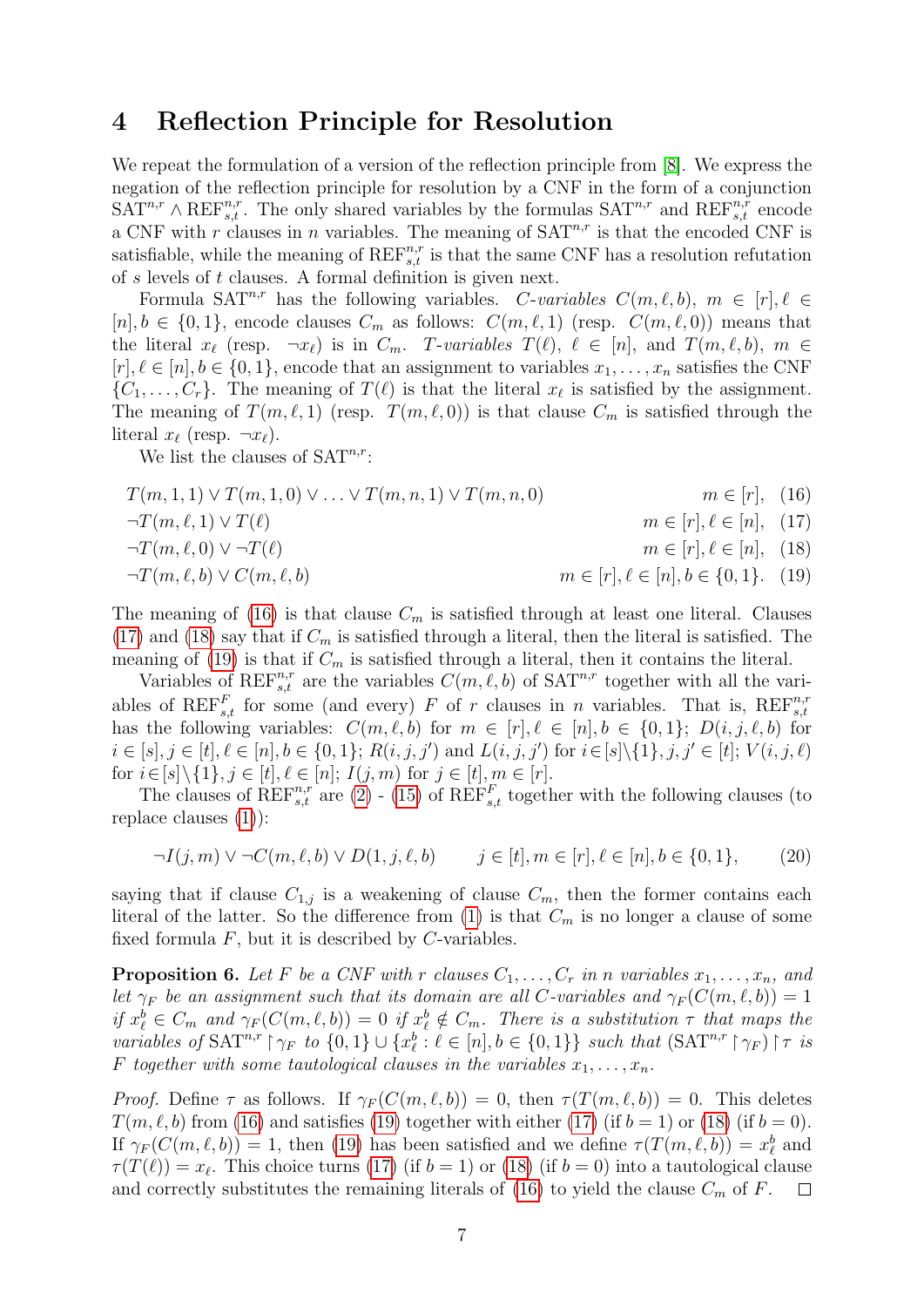# <span id="page-7-11"></span>5 The Upper Bounds

In this section we work with a stronger formulation of the negation of the reflection principle for resolution, expressed by a CNF formula  $\text{SAT}^{n,r} \wedge \text{R}^k \text{REF}_{s,t}^{n,r}$ . The difference from the previous formulation  $SAT^{n,r} \wedge REF^{n,r}_{s,t}$  is that we have replaced  $REF^{n,r}_{s,t}$  by its kfold relativization  $R^k R E F^{n,r}_{s,t}$ . The first-order logic notion of relativization of a first-order formula to a relation was put to use in propositional proof complexity by Dantchev and Riis [\[7\]](#page-22-4).

We first describe the k-fold relativization of  $\text{REF}_{s,t}^F$ , denoted by  $\mathbf{R}^k\text{REF}_{s,t}^F$ . The variables of this CNF are those of  $REF_{s,t}^F$  together with new variables  $S_u(i,j), (i,j) \in [s] \times [t]$ ,  $u \in [k]$ . The meaning of  $\mathsf{R}^k \mathsf{REF}_{s,t}^F$  is that those clauses  $C_{i,j}$  (described by D-variables) for which  $\bigwedge_{u\in[k]} S_u(i,j)$  is satisfied form a resolution refutation of F of s levels of at most t clauses. That is, only the selected clauses  $C_{i,j}$  have to form a refutation, and nothing is asked of the clauses that are not selected. Formally,  $R^k R E F_{s,t}^F$  is the union of the following sets of clauses:

$$
\bigvee_{u \in [k]} \neg S_u(1,j) \lor \neg I(j,m) \lor D(1,j,\ell,b) \qquad j \in [t], m \in [r], b \in \{0,1\}, x_\ell^b \in C_m,\tag{21}
$$

$$
\bigvee_{u \in [k]} \neg S_u(i,j) \lor \neg D(i,j,\ell,1) \lor \neg D(i,j,\ell,0) \qquad i \in [s], j \in [t], \ell \in [n], \qquad (22)
$$

$$
\bigvee_{u\in[k]} \neg S_u(i,j) \lor \neg L(i,j,j') \lor \neg V(i,j,\ell) \lor D(i-1,j',\ell,1)
$$
  
\n
$$
i \in [s] \setminus \{1\}, j,j' \in [t], \ell \in [n],
$$
\n(23)

$$
\bigvee_{u \in [k]} \neg S_u(i,j) \lor \neg R(i,j,j') \lor \neg V(i,j,\ell) \lor D(i-1,j',\ell,0)
$$
  
\n
$$
i \in [s] \setminus \{1\}, j,j' \in [t], \ell \in [n],
$$
\n(24)

$$
\bigvee_{u \in [k]} \neg S_u(i,j) \lor \neg L(i,j,j') \lor \neg V(i,j,\ell) \lor \neg D(i-1,j',\ell',b) \lor D(i,j,\ell',b)
$$
  
\n
$$
i \in [s] \setminus \{1\}, j,j' \in [t], \ell, \ell' \in [n], b \in \{0,1\}, (\ell',b) \neq (\ell,1),
$$
\n(25)

$$
\bigvee_{u \in [k]} \neg S_u(i,j) \lor \neg R(i,j,j') \lor \neg V(i,j,\ell) \lor \neg D(i-1,j',\ell',b) \lor D(i,j,\ell',b)
$$
\n(26)

<span id="page-7-10"></span><span id="page-7-9"></span><span id="page-7-8"></span><span id="page-7-7"></span><span id="page-7-6"></span><span id="page-7-5"></span><span id="page-7-4"></span><span id="page-7-3"></span><span id="page-7-2"></span><span id="page-7-1"></span><span id="page-7-0"></span>
$$
i \in [s] \setminus \{1\}, j, j' \in [t], \ell, \ell' \in [n], b \in \{0, 1\}, (\ell', b) \neq (\ell, 0),
$$

$$
\bigvee_{u \in [k]} \neg S_u(s, t) \lor \neg D(s, t, \ell, b) \qquad \ell \in [n], b \in \{0, 1\}, \qquad (27)
$$

$$
\bigvee_{u \in [k]} \neg S_u(i,j) \lor \bigvee_{\ell \in [n]} V(i,j,\ell) \qquad i \in [s] \setminus \{1\}, j \in [t], \qquad (28)
$$

$$
\bigvee_{u \in [k]} \neg S_u(1,j) \lor \bigvee_{m \in [r]} I(j,m) \qquad j \in [t], \qquad (29)
$$

$$
\bigvee_{u \in [k]} \neg S_u(i,j) \lor \bigvee_{j' \in [t]} L(i,j,j')
$$
\n
$$
i \in [s] \setminus \{1\}, j \in [t],
$$
\n(30)

$$
\bigvee_{u \in [k]} \neg S_u(i,j) \lor \bigvee_{j' \in [t]} R(i,j,j')
$$
\n
$$
i \in [s] \setminus \{1\}, j \in [t], \qquad (31)
$$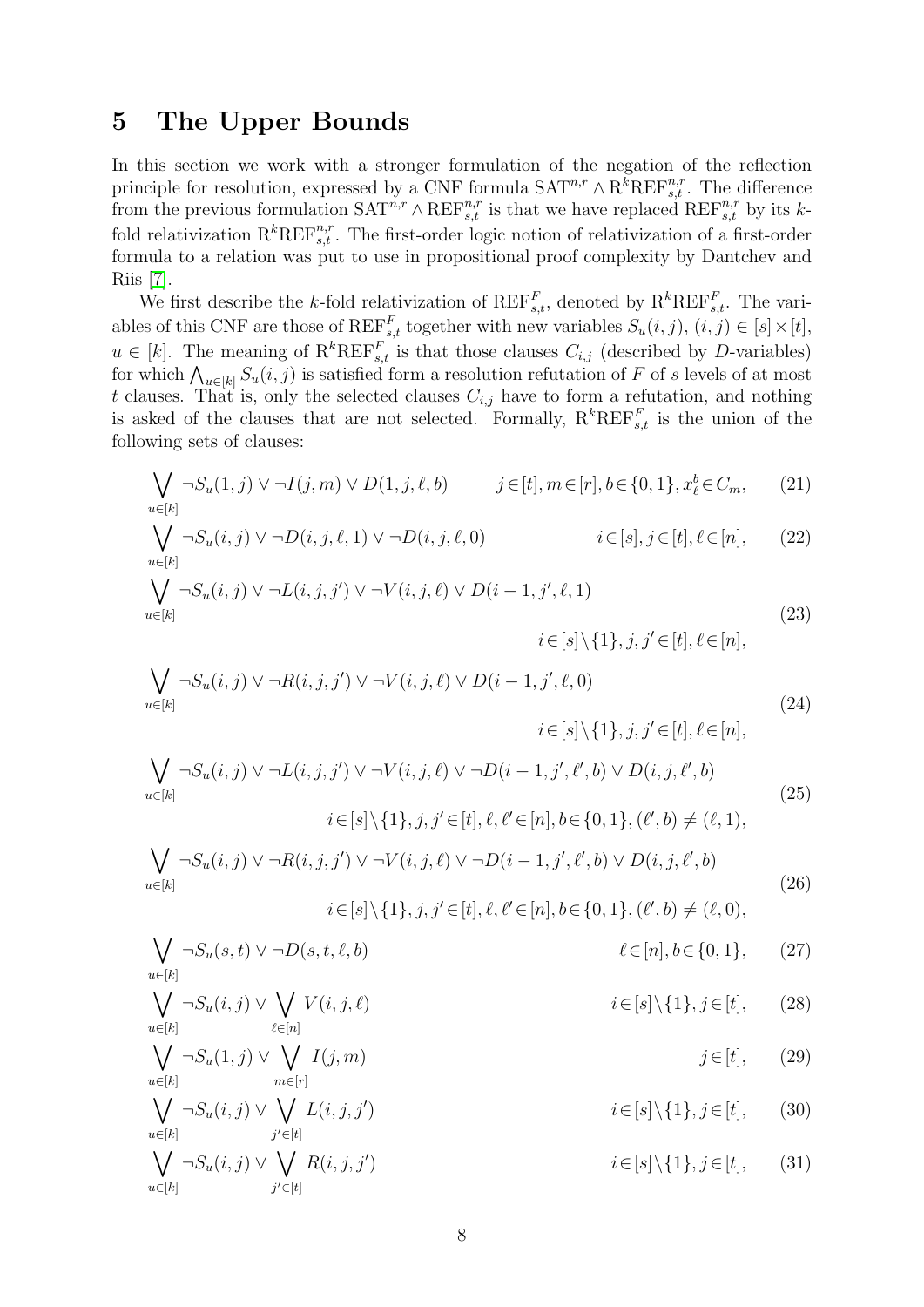$$
\bigvee_{u \in [k]} \neg S_u(i,j) \lor \neg V(i,j,\ell) \lor \neg V(i,j,\ell') \qquad i \in [s] \setminus \{1\}, j \in [t], \ell, \ell' \in [n], \ell \neq \ell', \qquad (32)
$$
\n
$$
\bigvee_{u \in [k]} \neg S_u(i,j) \lor \neg I(j,m) \lor \neg I(j,m') \qquad j \in [t], m, m' \in [r], m \neq m', \qquad (33)
$$
\n
$$
\bigvee_{u \in [k]} \neg S_u(i,j) \lor \neg L(i,j,j') \lor \neg L(i,j,j'') \qquad i \in [s] \setminus \{1\}, j, j', j'' \in [t], j' \neq j'', \qquad (34)
$$
\n
$$
\bigvee_{u \in [k]} \neg S_u(i,j) \lor \neg R(i,j,j') \lor \neg R(i,j,j'') \qquad i \in [s] \setminus \{1\}, j, j', j'' \in [t], j' \neq j'', \qquad (35)
$$
\n
$$
S_u(s,t) \qquad u \in [k], \qquad (36)
$$
\n
$$
\bigvee_{u \in [k]} \neg S_u(i,j) \lor \neg L(i,j,j') \lor S_{u'}(i-1,j') \qquad i \in [s] \setminus \{1\}, j, j' \in [t], u' \in [k], \qquad (37)
$$
\n
$$
\bigvee_{u \in [k]} \neg S_u(i,j) \lor \neg L(i,j,j') \lor S_{u'}(i-1,j') \qquad i \in [s] \setminus \{1\}, j, j' \in [t], u' \in [k], \qquad (38)
$$

<span id="page-8-3"></span><span id="page-8-2"></span><span id="page-8-1"></span><span id="page-8-0"></span>
$$
\bigvee_{u \in [k]} \neg S_u(i,j) \lor \neg R(i,j,j') \lor S_{u'}(i-1,j') \qquad i \in [s] \setminus \{1\}, j,j' \in [t], u' \in [k]. \tag{38}
$$

Clauses in  $(21)$  -  $(35)$  are just the clauses in  $(1)$  -  $(15)$  with the additional disjuncts  $\bigvee_{u\in[k]} \neg S_u(i,j)$  with the corresponding  $(i,j)$ . Clauses [\(36\)](#page-8-1) together with [\(27\)](#page-7-1) make sure that  $C_{s,t}$  is empty. Clauses in [\(37\)](#page-8-2) and [\(38\)](#page-8-3) ensure that if  $C_{i-1,j'}$  is not selected then it cannot be used as a premise.

It is immediate that the partial assignment that maps  $S_u(i, j)$  to 1 for all  $(i, j) \in [s] \times [t]$ and all  $u \in [k]$  maps  $\mathbf{R}^k \mathbf{REF}_{s,t}^F$  to  $\mathbf{REF}_{s,t}^F$ .

We now define the formula  $R^k R E F^{n,r}_{s,t}$  by a change to  $R^k R E F^F_{s,t}$  analogous to the change by which we obtained  $\text{REF}_{s,t}^{n,r}$  from  $\text{REF}_{s,t}^F$ . That is, the clauses of  $\text{R}^k\text{REF}_{s,t}^{n,r}$  are [\(22\)](#page-7-2) -[\(38\)](#page-8-3) of  $\mathcal{R}^k \text{REF}_{s,t}^F$  together with the following clauses (to replace [\(21\)](#page-7-0)):

<span id="page-8-4"></span>
$$
\bigvee_{u \in [k]} \neg S_u(1, j) \lor \neg I(j, m) \lor \neg C(m, \ell, b) \lor D(1, j, \ell, b)
$$
  
\n
$$
j \in [t], m \in [r], \ell \in [n], b \in \{0, 1\},
$$
\n(39)

saying that if clause  $C_{1,j}$  is selected and is a weakening of clause  $C_m$  (described by Cvariables), then it contains each literal of  $C_m$ .

<span id="page-8-6"></span>Theorem 7. The negation of the reflection principle for resolution expressed by the  $formula$  SAT<sup>n,r</sup>  $\wedge$  R<sup>k</sup>REF<sup>n,r</sup> has Res(2) refutations of size  $O(trn^2 + tr^2 + trnk + st^2n^3 +$  $st^2n^2k + st^2nk^2 + st^3n$ .

*Proof.* By induction on  $i \in [s]$  we derive for each  $j \in [t]$  the formula

$$
D_{i,j} := \bigvee_{u \in [k]} \neg S(i,j) \vee \bigvee_{\ell \in [n], b \in \{0,1\}} \left( D(i,j,\ell,b) \wedge T(\ell)^b \right). \tag{40}
$$

Then, cutting  $D_{s,t}$  with [\(27\)](#page-7-1) for each  $\ell \in [n]$  and  $b \in \{0,1\}$ , followed by k cuts with clauses [\(36\)](#page-8-1), yields the empty clause.

Base case:  $i = 1$ . For each  $j \in [t], m \in [r], \ell \in [n], b \in \{0, 1\}$ , cut [\(19\)](#page-6-3) with [\(39\)](#page-8-4) to obtain  $\bigvee_{u\in[k]} \neg S_u(1, j) \vee \neg I(j, m) \vee \neg T(m, \ell, b) \vee D(1, j, \ell, b)$ . Applying ∧-introduction to this and  $\neg T(m, \ell, b) \vee T(\ell)^b$  (which is either [\(17\)](#page-6-1) or [\(18\)](#page-6-2)) yields

<span id="page-8-5"></span>
$$
\bigvee_{u \in [k]} \neg S_u(1,j) \lor \neg I(j,m) \lor \neg T(m,\ell,b) \lor \left(D(1,j,\ell,b) \land T(\ell)^b\right). \tag{41}
$$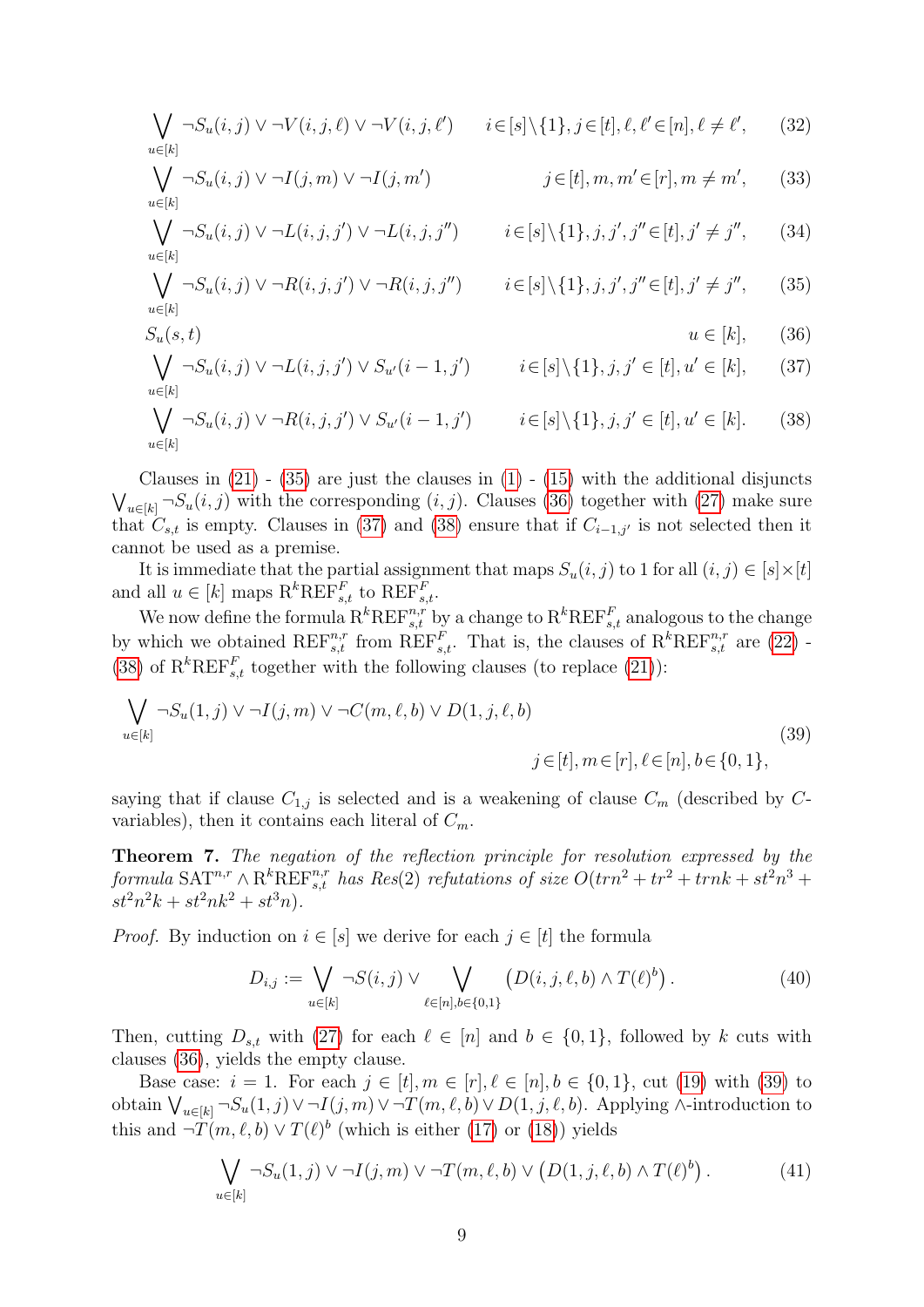Cutting [\(41\)](#page-8-5) for each  $\ell \in [n]$  and  $b \in \{0, 1\}$  with [\(16\)](#page-6-0) gives  $\neg I(j, m) \vee D_{1,i}$ . Cutting this for each  $m \in [r]$  with [\(29\)](#page-7-3) yields  $D_{1,j}$ .

Induction step: Assume we have derived  $D_{i-1,j'}$  for all  $j' \in [t]$ . We derive  $D_{i,j}$  for each  $j \in [t]$ . Write  $P_1$  in place of L and  $P_0$  in place of R.

For each  $\ell \in [n], b \in \{0, 1\}, j' \in [t]$ , cut  $\bigvee_{u \in [k]} \neg S_u(i, j) \vee \neg D(i-1, j', \ell, 1) \vee \neg D(i-1, j', \ell')$ 1, j',  $\ell$ , 0) (from [\(22\)](#page-7-2)) with  $\bigvee_{u \in [k]} \neg S_u(i,j) \vee \neg P_{1-b}(i,j,j') \vee \neg V(i,j,\ell) \vee D(i-1,j',\ell,1-b)$ (which is from [\(23\)](#page-7-4) or [\(24\)](#page-7-5)) to obtain  $\bigvee_{u\in[k]}\neg S_u(i,j)\vee \neg P_{1-b}(i,j,j')\vee \neg V(i,j,\ell)\vee \neg D(i-\ell')$  $1, j', \ell, b$ . Cut this with  $D_{i-1,j'}$  to get

<span id="page-9-0"></span>
$$
\bigvee_{u \in [k]} \neg S_u(i,j) \lor \neg P_{1-b}(i,j,j') \lor \neg V(i,j,\ell) \lor \big(D_{i-1,j'} \setminus \{D(i-1,j',\ell,b) \land T(\ell)^b\}\big).
$$
 (42)

Cutting [\(42\)](#page-9-0) with  $T(\ell) \vee \neg T(\ell)$  yields

$$
\bigvee_{u \in [k]} \neg S(i,j) \lor \neg P_{1-b}(i,j,j') \lor \neg V(i,j,\ell) \lor T(\ell)^{1-b}
$$
  
\$\lor (D\_{i-1,j'} \setminus \{D(i-1,j',\ell,0) \land \neg T(\ell), D(i-1,j',\ell,1) \land T(\ell)\}\$. (43)

Next, for each  $\ell' \in [n] \setminus \{\ell\}$  and  $b' \in \{0,1\}$ , apply ∧-introduction to  $T(\ell') \vee T(\ell')$  and  $\bigvee_{u\in[k]} \neg S_u(i,j) \vee \neg P_{1-b}(i,j,j') \vee \neg V(i,j,\ell) \vee \neg D(i-1,j',\ell',b') \vee D(i,j,\ell',b')$  (from [\(25\)](#page-7-6) or  $(26)$  to get

$$
\bigvee_{u \in [k]} \neg S_u(i,j) \lor \neg P_{1-b}(i,j,j') \lor \neg V(i,j,\ell) \lor \left(D(i,j,\ell',b') \land T(\ell')^{b'}\right) \lor \neg D(i-1,j',\ell',b') \lor T(\ell')^{1-b'}.
$$
\n(44)

Cutting [\(44\)](#page-9-1), for each  $\ell' \in [n] \setminus {\ell}$  and  $b' \in \{0, 1\}$ , with [\(43\)](#page-9-2) results, after a weakening, in

<span id="page-9-3"></span>
$$
\bigvee_{u \in [k]} \neg S_u(i-1,j') \lor \neg P_{1-b}(i,j,j') \lor \neg V(i,j,\ell) \lor T(\ell)^{1-b} \lor D_{i,j}.
$$
 (45)

Cut [\(45\)](#page-9-3), for each  $u' \in [k]$ , with  $\bigvee_{u \in [k]} \neg S_u(i,j) \vee \neg P_{1-b}(i,j,j') \vee S_{u'}(i-1,j')$  (from [\(37\)](#page-8-2) or  $(38)$  to get

<span id="page-9-4"></span><span id="page-9-2"></span><span id="page-9-1"></span>
$$
\neg P_{1-b}(i,j,j') \lor \neg V(i,j,\ell) \lor T(\ell)^{1-b} \lor D_{i,j}.\tag{46}
$$

Recall that we have obtained [\(46\)](#page-9-4) for each  $\ell \in [n], b \in \{0, 1\}, j' \in [t]$ . Cutting (46), for each  $j' \in [t]$ , with  $\bigvee_{u \in [k]} \neg S_u(i,j) \vee \bigvee_{j' \in [t]} P_{1-b}(i,j,j')$  (which is from [\(30\)](#page-7-8) or [\(31\)](#page-7-9)) yields  $\neg V(i, j, \ell) \lor T(\ell)^{1-b} \lor D_{i,j}$ . We have derived such clause for each  $\ell \in [n], b \in \{0, 1\}$ , so a cut on  $T(\ell)$  gives  $\neg V(i, j, \ell) \lor D_{i,j}$ , and cutting this, for each  $\ell \in [n]$ , with [\(28\)](#page-7-10) yields  $D_{i,j}$ .

As for bounding the size of the refutation, the size of the base case is  $O(t(rn^2 + r^2 +$ rnk), the total size of the induction steps is  $O(st(n^3t + n^2tk + nt^2 + nt^2))$ , and the size of the finish is  $O(n^2 + nk)$ . Altogether, this is  $O(trn^2 + tr^2 + trnk + st^2n^3 + st^2n^2k +$  $st^2nk^2 + st^3n$ .  $\Box$ 

## 6 The Lower Bounds

We need a modification of two results of Segerlind, Buss and Impagliazzo [\[18\]](#page--1-4). Namely, their switching lemma works with the usual notion of width of a clause, and we would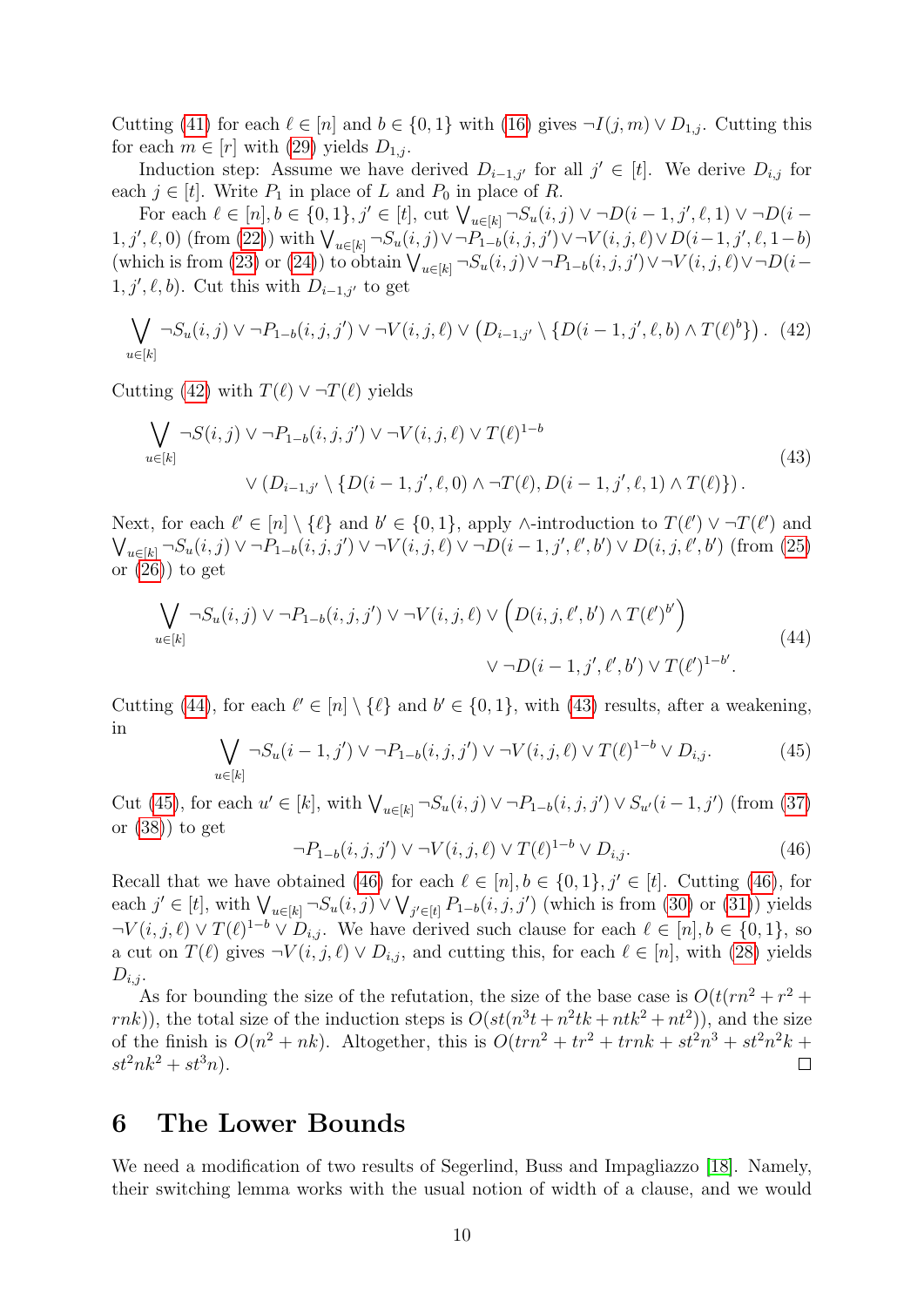like it to work with the notion of 'number of pairs mentioned' in the sense of Definition [10](#page-11-0) below. This is because our random restrictions have to respect the functional properties of the formula  $\text{REF}_{s,t}^F$  (expressed by clauses [\(8\)](#page-5-1) - [\(15\)](#page-5-0)), and it is therefore convenient to require that they evaluate variables in groups determined by home pair. Consequently, we do not want to represent a k-DNF simplified by a random restriction by a standard decision tree like in [\[18\]](#page--1-4), as such a tree would branch exponentially in  $t$ , which would prevent taking union bounds over the branches of shallow trees occurring in the proof of our switching lemma. To circumvent this problem, the decision trees we construct (called decision trees over  $\text{REF}_{s,t}^F$ ) ask queries like "What is the left premise of clause  $C_{i,j}$ ?" rather than queries like "Is  $L(i, j, j')$  true?". This makes their branching a bit more manageable (though still exponential in the number of variables of  $F$ ), but there is a price to pay in terms of parameters of the switching lemma (Theorem [20\)](#page-14-0) and its more complicated proof, which uses certain independence properties of our random restrictions. Also, such trees no longer represent formulas over all partial assignments, but only over assignments that do not violate the functionality axioms and evaluate variables in groups determined by home pair. Accordingly, we need to adapt to our different notions of width and representation a result in [\[18\]](#page--1-4) which says that if the lines of a  $\text{Res}(k)$  refutation can be strongly represented by shallow decision trees, the refutation can be converted into a resolution refutation of a small width.

Our random restrictions (Definition [19\)](#page-13-0) will be applied to  $k$ -DNFs in the variables of  $R^{k}REF_{s,t}^{F}$  and they are defined in two stages, the first of which evaluates all the Svariables, thereby declaring some pairs  $(i, j)$  selected (when  $\bigwedge_{u \in [k]} S_u(i, j)$  evaluates to 1), and in the second stage all variables with a home pair that was not selected are evaluated randomly and independently. The restricted formula is therefore in the variables of  $\operatorname{REF}_{s,t}^F$ , and the purpose of the switching lemma is to show that it can be represented by a shallow decision tree over  $\text{REF}_{s,t}^F$  with a high probability. We begin with a definition of these trees and the notion of representation. Please recall Definition [5](#page-5-2) before reading the next one.

<span id="page-10-0"></span>**Definition 8.** A decision tree over  $\text{REF}_{s,t}^F$  is a rooted tree T in which every internal node is labelled with a pair  $(i, j) \in [s] \times [t]$ . There are  $2^{2n} \cdot r$  edges leaving each node labelled with  $(1, j) \in \{1\} \times [t]$ , and they are labelled with pairs  $(C_{1,i}, m)$ , where  $C_{1,i}$  is a clause in variables  $x_1, \ldots, x_n$ , and  $m \in [r]$ . There are  $2^{2n} \cdot nt^2$  edges leaving each node labelled with  $(i, j) \in \{2, ..., s\} \times [t]$ , and these edges are labelled with tuples  $(C_{i,j}, \ell, j', j'')$ , where  $C_{i,j}$  is a clause in variables  $x_1, \ldots, x_n, \ell \in [n]$ , and  $j', j'' \in [t]$ . The leaves of T are labelled with either 0 or 1. No pair  $(i, j)$  is allowed to label two nodes on any path from the root to a leaf of  $T$ . For each node  $v$  of  $T$ , the path from the root to  $v$  is viewed as a partial assignment  $\pi_v$  that for each edge that is on the path, leaving a node with a label  $(i, j)$ , evaluates the variables of  $\text{REF}_{s,t}^F$  with home pair  $(i, j)$  in the following way: If  $i = 1$  and the label of the edge is  $(C_{1,j}, m)$ , then  $\pi_v$  sets  $D(1, j, \cdot, \cdot)$  to  $C_{1,j}$  and  $I(j, \cdot)$  to m; otherwise  $i \in [s] \setminus \{1\}$  and the label of the edge is some tuple  $(C_{i,j}, \ell, j', j'')$ , in which case  $\pi_v$  sets  $D(i, j, \cdot, \cdot)$  to  $C_{i,j}$ ,  $V(i, j, \cdot)$  to  $\ell$ ,  $L(i, j, \cdot)$  to j', and  $R(i, j, \cdot)$  to j''. For  $b \in \{0, 1\}$ , we let  $Br_b(T)$  stand for the set of paths (viewed as partial assignments) that lead from the root to a leaf labelled with b.

**Definition 9.** Let G be a DNF in the variables of  $\text{REF}_{s,t}^F$ . We say that a decision tree T over  $\operatorname{REF}_{s,t}^F$  strongly represents G if for every  $\pi \in \operatorname{Br}_0(T)$ , for every  $q \in G$ ,  $q \nmid \pi = 0$  and for every  $\pi \in \text{Br}_1(T)$ , there exists  $q \in G$ ,  $q \upharpoonright \pi = 1$ . The representation index-height of G,  $h_i(G)$ , is the minimum height of a decision tree over  $\text{REF}_{s,t}^F$  strongly representing G.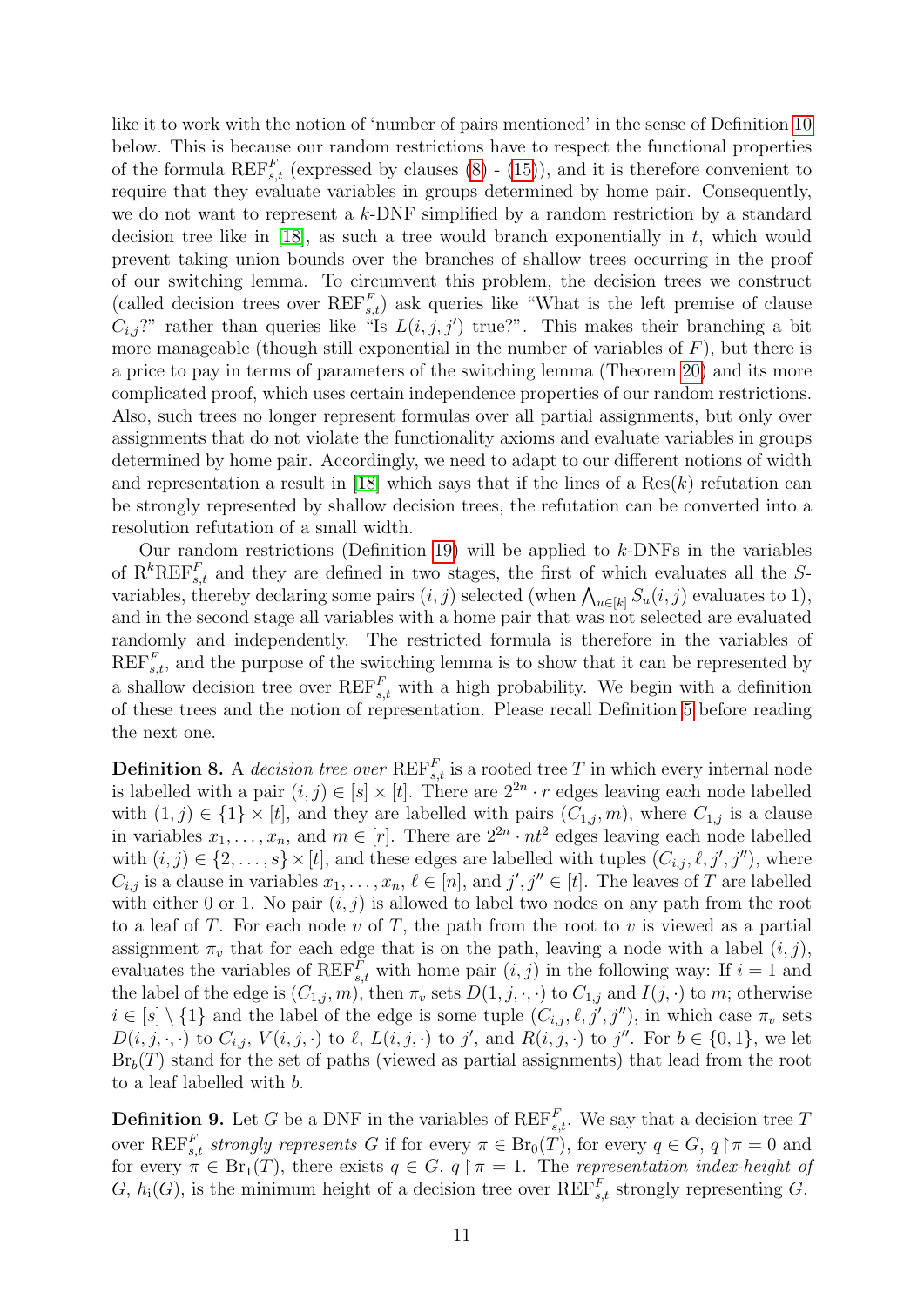<span id="page-11-0"></span>**Definition 10.** Let  $\pi$  be a partial assignment to the variables of  $\text{REF}_{s,t}^F$ , and let E be a clause in the variables of  $REF_{s,t}^F$ . We say that a pair  $(i, j) \in [s] \times [t]$  is mentioned in  $\pi$ (resp. E) if it is the home pair of a variable in dom( $\pi$ ) (resp. a literal of which is in E).

**Definition 11.** A partial assignment  $\pi$  to the variables of  $\text{REF}_{s,t}^F$  is called *respectful* if for each  $(i, j) \in [s] \times [t]$ , either  $(i, j)$  is not mentioned in  $\pi$ , or  $i \in [s] \setminus \{1\}$  and each of  $D(i, j, \cdot, \cdot), V(i, j, \cdot), R(i, j, \cdot), L(i, j, \cdot)$  is set by  $\pi$ , or  $i = 1$  and both  $D(1, j, \cdot, \cdot)$  and  $I(j, \cdot)$ are set by  $\pi$ . In other words, respectful assignments are exactly the assignments of the form  $\pi_v$  where v is a node of a decision tree over  $\text{REF}_{s,t}^F$ .

If T is a decision tree over  $\text{REF}_{s,t}^F$  and  $\pi$  is a respectful partial assignment,  $T \upharpoonright \pi$ is obtained as follows: for each node v of T with a label  $(i, j)$  that is mentioned in  $\pi$ , contract the edge whose label determines an assignment to the variables with home pair  $(i, j)$  that is a subset of  $\pi$ , and delete all other edges leaving v (and delete their associated subtrees).

<span id="page-11-3"></span>**Lemma 12.** Let T be a decision tree over  $\text{REF}_{s,t}^{F}$ , let G be a DNF, and let  $\pi$  be a respectful partial assignment. If T strongly represents G, then  $T \upharpoonright \pi$  strongly represents  $G \upharpoonright \pi$ .

*Proof.* For a leaf v of  $T \upharpoonright \pi$  there is a unique leaf u of T such that  $\pi_v = \pi_u \setminus \pi$ , where  $\pi_u$ ,  $\pi_v$  are defined as in Definition [8.](#page-10-0) Moreover, v has the same label as u, and  $\pi$  and  $\pi_u$  are compatible. Therefore, for a term  $q \in G$  we have  $q \upharpoonright (\pi \cup \pi_u) = q \upharpoonright (\pi \cup \pi_v) = (q \upharpoonright \pi) \upharpoonright \pi_v$ . Also, for  $b \in \{0, 1\}$ , if  $q \upharpoonright \pi_u = b$  then  $q \upharpoonright (\pi \cup \pi_u) = b$ .

In the other direction, we have the following lemma.

<span id="page-11-1"></span>**Lemma 13.** Let T be a decision tree over  $\text{REF}_{s,t}^F$ , and let G be a DNF in the variables of REF<sub>s,t</sub>. For each leaf v of T, let  $T_v$  be a decision tree that strongly represents  $G \upharpoonright \pi_v$ , where  $\pi_v$  is the path in T from the root to v. Moreover, assume that each label  $(i, j)$  of an internal node of  $T_v$  is a home pair of a variable of  $G \upharpoonright \pi_v$ . Then the tree T' obtained by appending to each leaf v of T the tree  $T_v$  strongly represents G.

Proof. This follows directly from the definitions.

**Definition 14.** Let C be a clause in the variables of  $\text{REF}_{s,t}^F$ . The *index-width* of C is the number of pairs  $(i, j) \in [s] \times [t]$  that are mentioned in C. The index-width of a resolution derivation is the maximum index-width of a clause in the derivation.

 $\Box$ 

The following theorem is an adaptation of [\[18,](#page--1-4) Theorem 5.1].

<span id="page-11-2"></span>**Theorem 15.** Let H be a CNF in the variables of  $\text{REF}_{s,t}^F$  whose every clause has indexwidth at most  $h \geq 1$ . If for some  $k \geq 1$  there is a Res(k) refutation of H such that for each line G of the refutation,  $h_i(G) \leq h$ , then there is a resolution refutation of H together with the functionality clauses [\(8\)](#page-5-1) - [\(15\)](#page-5-0) of  $\text{REF}_{s,t}^F$  such that the index-width of the refutation is at most 3h.

*Proof.* Denote Π the Res(k) refutation. For a line G in  $\Pi$ , let  $T_G$  be a decision tree over  $\operatorname{REF}_{s,t}^F$  of minimum height that strongly represents G. We can assume that no node of  $T_G$  is labelled with a pair  $(i, j)$  that is not a home pair of any variable of G.

For any respectful partial assignment  $\pi$  let  $C_{\pi}$  be the clause consisting of the following literals:  $D(i, j, \ell, b)$  if and only if  $\pi(D(i, j, \ell, b)) = 0, \neg D(i, j, \ell, b)$  if and only if  $\pi(D(i, j, \ell, b)) = 1$ ,  $\neg I(j, m)$  if and only if  $\pi$  sets  $I(j, \cdot)$  to  $m$ ,  $\neg V(i, j, \ell)$  if and only if  $\pi$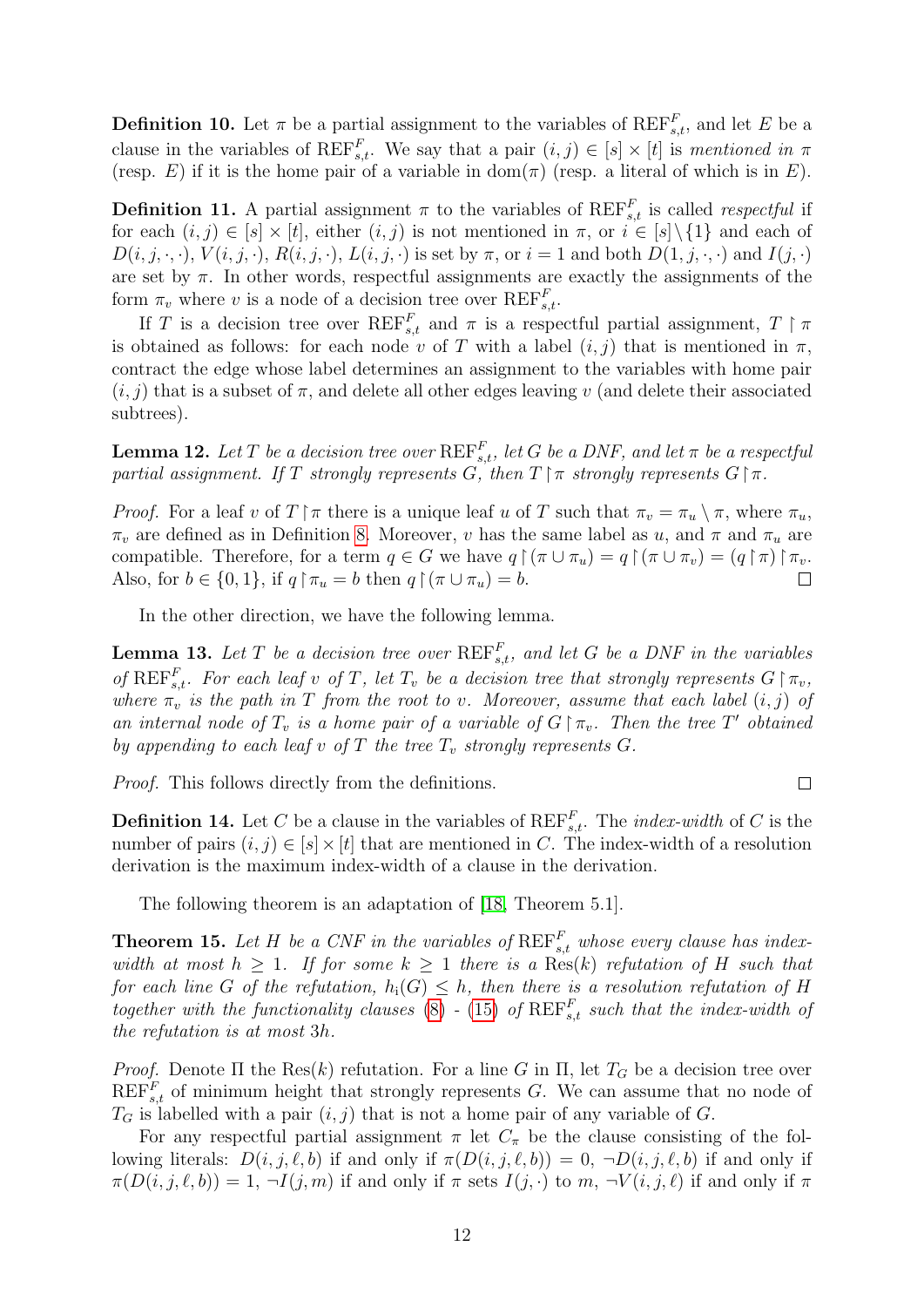sets  $V(i, j, \cdot)$  to  $\ell$ ,  $\neg L(i, j, j')$  if and only if  $\pi$  sets  $L(i, j, \cdot)$  to  $j'$ ,  $\neg R(i, j, j')$  if and only if  $\pi$  sets  $R(i, j, \cdot)$  to j'.

By induction on the lines of  $\Pi$  we show that for each line G of  $\Pi$  and for each  $\pi \in Br_0(T_G)$ , there is a resolution derivation  $\Pi_G(\pi)$  of  $C_{\pi}$  from H together with the clauses [\(8\)](#page-5-1) - [\(15\)](#page-5-0), such that the index-width of  $\Pi_G(\pi)$  is at most 3h. The theorem then follows from  $\{C_\pi : \pi \in \text{Br}_0(T_\emptyset)\} = \{C_\emptyset\} = \{\emptyset\}.$ 

Assume that G is an axiom  $X \vee \neg X$ . Then all the branches of  $T_G$  are labelled with 1, and so  $\{C_\pi : \pi \in \text{Br}_0(T_G)\} = \emptyset$ .

Next assume that  $G \in H$ . Let  $\pi \in \text{Br}_0(T_G)$ . Since G is a clause, the node labels of  $T_G$ are exactly the pairs  $(i, j)$  mentioned in G. Note that since  $G \upharpoonright \pi = 0$ , for every  $(i, j)$  each literal of a variable in  $D(i, j, \cdot, \cdot)$  that is in G is also in  $C_{\pi}$ . Suppose that  $\pi$  sets  $V(i, j, \cdot)$ to  $\ell \in [n]$ . If there is a literal in G of a variable from  $V(i, j, \cdot)$  such that the literal is not in  $C_{\pi}$ , then the literal must be  $V(i, j, \ell')$  for some  $\ell' \in [n]$  with  $\ell' \neq \ell$ . This follows from  $G \upharpoonright \pi = 0$  and  $\neg V(i, j, \ell) \in C_{\pi}$ . Such literals  $V(i, j, \ell')$  can be removed from G by resolving with the clause  $\neg V(i, j, \ell) \vee \neg V(i, j, \ell')$  from [\(12\)](#page-5-3). Similarly, we remove from G the literals in  $G \setminus C_{\pi}$  of I, L, R-variables by resolving with the corresponding clauses from [\(13\)](#page-5-4), [\(14\)](#page-5-5), [\(15\)](#page-5-0), respectively. We have thus obtained a resolution derivation  $\Pi_G(\pi)$ of  $C_{\pi}$  from  $\{G\}$  together with the clauses [\(12\)](#page-5-3) - [\(15\)](#page-5-0). Because the index-width of G is at most h, the same is true for the clauses in  $\Pi_G(\pi)$ .

Now assume that line G in  $\Pi$  is inferred from previously derived lines  $G_1, \ldots, G_d$  for  $d \in [2]$ . By the induction hypothesis, we have for each  $c \in [d]$  and for each  $\pi \in \text{Br}_0(T_{G_c})$  a resolution derivation  $\Pi_G(\pi)$  of  $C_\pi$  with the required properties. First construct a decision tree T as follows: if  $d = 1$ , T is  $T_{G_1}$ ; if  $d = 2$ , append to each branch  $\pi \in \text{Br}_1(T_{G_1})$  the tree  $T_{G_2} \upharpoonright \pi$ . Observe that for each  $\pi \in \text{Br}_0(T)$  there is  $c \in [d]$  and  $\pi' \in \text{Br}_0(T_c)$  such that  $\pi' \subseteq \pi$ , and  $C_{\pi}$  is a weakening of  $C_{\pi'}$ . Also, the index-width of  $C_{\pi}$  is at most 2h, because so is the height of T. For a node v of T define a partial assignment  $\pi_v$  as in Definition [8.](#page-10-0)

Let  $\sigma \in Br_0(T_G)$  be given. Inductively, from the leaves to the root of T, we show that if a node v of T is such that  $\pi_v$  is compatible with  $\sigma$ , then there is a resolution derivation  $\Pi_G(\pi_v, \sigma)$  of  $C_{\pi_v} \vee C_{\sigma}$  from H together with the clauses [\(8\)](#page-5-1) - [\(15\)](#page-5-0), such that the index-width of  $\Pi_G(\pi_v, \sigma)$  is at most 3h. When we reach the root of T, we will have obtained a derivation  $\Pi_G(\emptyset, \sigma)$  of  $C_{\sigma}$ , and this is the derivation  $\Pi_G(\sigma)$  we are after.

Assume that v is a leaf of T and  $\pi_v$  is compatible with  $\sigma$ . Then  $\pi_v \in Br_0(T)$ . This can be seen as follows. It is easy to check that the rules of  $Res(k)$  have the property, called strong soundness, that any partial assignment that satisfies all premises of a rule also satisfies the conclusion of the rule. If we had  $\pi_v \in \text{Br}_1(T)$ , then for each  $c \in [d], \pi_v$ contains some  $\pi_c \in Br_1(T_{G_c})$ , and so  $G_c \upharpoonright \pi_v = G_c \upharpoonright \pi_c = 1$  because  $T_{G_c}$  strongly represents  $G_c$ . By strong soundness it follows that  $G \upharpoonright \pi_v = 1$ . But this means that  $\pi_v$  cannot be compatible with  $\sigma$ , because  $\sigma$  falsifies every term of G. So indeed  $\pi_v \in Br_0(T)$ . Further, we have that  $C_{\pi_v} \vee C_{\sigma}$  is a weakening of  $C_{\pi_v}$ , which in turn is a weakening of  $C_{\pi'}$  for some  $\pi' \in Br_0(T_c)$  and some  $c \in [d]$  such that that  $\pi' \subseteq \pi_v$ , by the construction of T. By the inductive hypothesis we have a resolution refutation  $\Pi_G(\pi')$  of  $C_{\pi'}$  with the required properties. Because the index-width of  $C_{\pi_v}$  is at most 2h, the index-width of  $C_{\pi_v} \vee C_{\sigma}$  is at most 3h. We have thus obtained a resolution derivation  $\Pi_G(\pi_v, \sigma)$  of  $C_{\pi_v} \vee C_{\sigma}$  with the required properties.

Now assume that v is labelled with a pair  $(i, j)$  and  $\pi_v$  is compatible with  $\sigma$ . We distinguish two cases. In the first case, assume that  $(i, j)$  is mentioned in  $\sigma$ . Then there is a child u of v such that  $\pi_u \setminus \pi_v \subseteq \sigma$ . Also,  $\pi_u$  is compatible with  $\sigma$ . By the induction hypothesis we therefore have a resolution refutation  $\Pi_G(\pi_u, \sigma)$  of  $C_{\pi_u} \vee C_{\sigma}$  with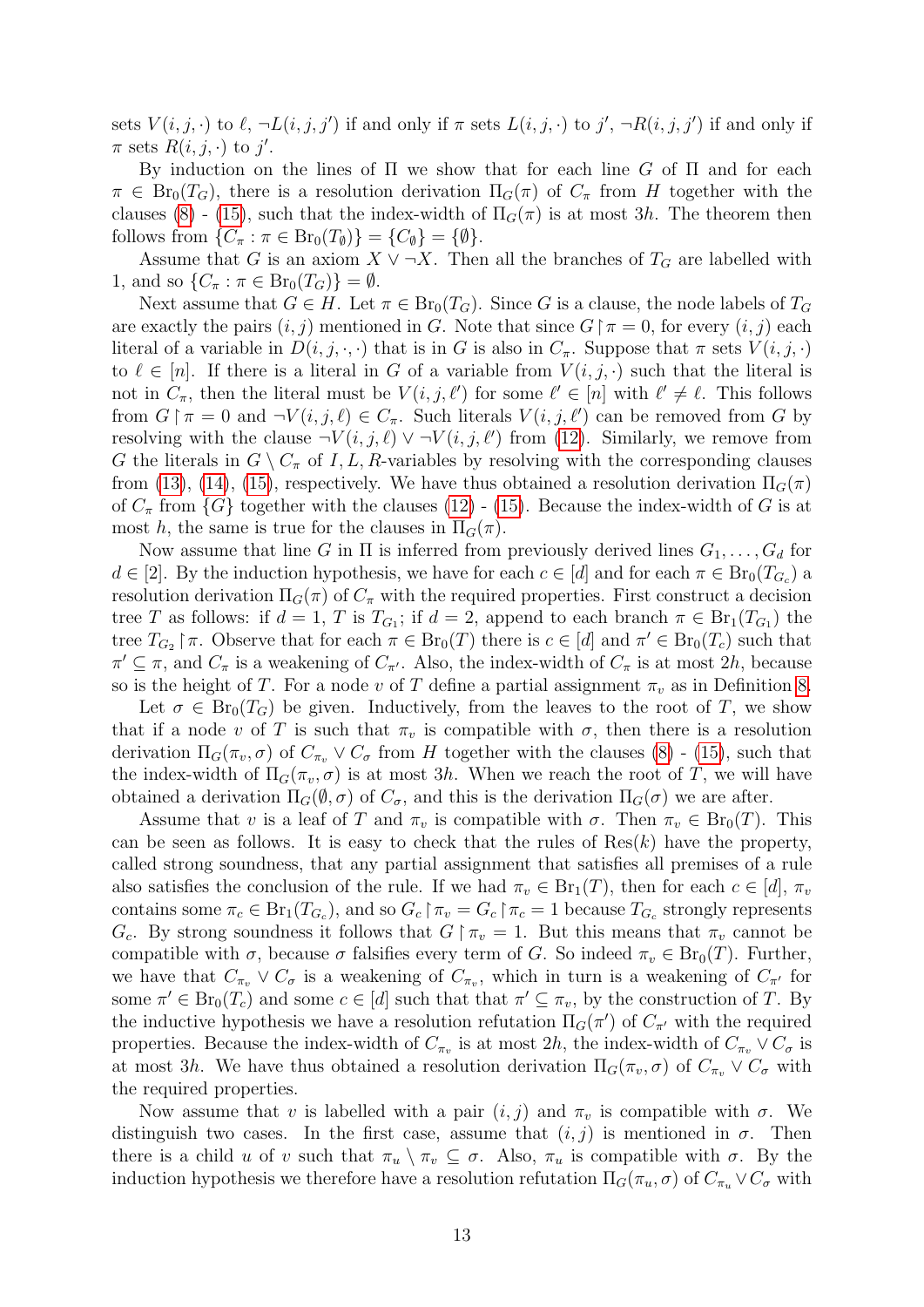the required properties. Because  $\pi_u \cup \sigma = \pi_v \cup \sigma$ , we have  $C_{\pi_u} \vee C_{\sigma} = C_{\pi_v} \vee C_{\sigma}$ , and so we define  $\Pi_G(\pi_v, \sigma)$  to be  $\Pi_G(\pi_u, \sigma)$ . In the second case, assume that  $(i, j)$  is not mentioned in  $\sigma$ . Then for each child u of v,  $\pi_u$  is compatible with  $\sigma$ . By the induction hypothesis, for each such u there is a resolution refutation  $\Pi_G(\pi_u, \sigma)$  of  $C_{\pi_u} \vee C_{\sigma}$  with the required properties. Notice that  $C_{\pi_u} \vee C_{\sigma} = C_{\pi_u \setminus \pi_v} \vee C_{\pi_v} \vee C_{\sigma}$ . We first construct a resolution refutation  $\Pi'$  of  $\{C_{\pi_u\setminus\pi_v}: u$  is a child of  $v\}$  together with the clauses [\(8\)](#page-5-1) - [\(11\)](#page-5-6) such that the index-width of  $\Pi'$  is 1. This is easy: since  $\{C_{\pi_u\setminus\pi_v}: u$  is a child of  $v\}$  ${C_\alpha : \alpha$  is respectful and mentions just the pair  $(i, j)$ , we use [\(8\)](#page-5-1), [\(10\)](#page-5-7), [\(11\)](#page-5-6) (resp. [\(9\)](#page-5-8) if  $i = 1$ ) to remove all the negated V, L, R-variables (resp. the negated I-variables) from the clauses  $C_{\alpha}$ , and we refute the resulting clauses by a refutation in the form of a complete binary tree to resolve all the D-variables. Now, having  $\Pi'$ , we define  $\Pi_G(\pi_v, \sigma)$  as follows: add the literals of  $C_{\pi_v} \vee C_{\sigma}$  to each clause of  $\Pi'$  other than an initial clause from [\(8\)](#page-5-1), [\(10\)](#page-5-7), [\(11\)](#page-5-6), [\(9\)](#page-5-8), and derive each initial clause  $C_{\pi_u} \vee C_{\sigma}$  in the resulting derivation using the derivation  $\Pi_G(\pi_u, \sigma)$ . It is easy to see that  $\Pi_G(\pi_v, \sigma)$  has the required properties.  $\Box$ 

We now turn our attention to the formula  $\mathbf{R}^k \text{REF}_{s,t}^F$ . Recall from its definition in Section [5](#page-7-11) that its variables are those of  $\text{REF}_{s,t}^F$  together with variables  $S_u(i,j), (i,j) \in$  $[s] \times [t], u \in [k]$ . In the following definition we extend the notion of home pair from Definition [5](#page-5-2) to the S-variables, and we extend the notion of a pair being mentioned accordingly.

**Definition 16.** For  $(i, j) \in [s] \times [t]$  and  $u \in [k]$ , the *home pair* of the variable  $S_u(i, j)$  is  $(i, j).$ 

We say that a pair  $(i, j)$  is mentioned in a clause E (resp. a partial assignment  $\pi$ ; a term q) if it is a home pair of a variable a literal of which is in  $E$  (resp. which is in dom( $\pi$ ); a literal of which is in q).

**Definition 17.** Let  $U \subseteq [s] \times [t]$  and let G be a DNF in the variables of  $\mathbb{R}^k \text{REF}_{s,t}^F$ . If for each term  $q \in G$  there is  $(i, j) \in U$  such that  $(i, j)$  is mentioned in q, then we say that U is an *index-cover* of G. The *index-covering number of* G,  $c_i(G)$ , is the minimum cardinality of an index-cover of G.

**Definition 18.** For a set  $U \subseteq [s] \times [t]$ , denote by  $\text{Var}(U)$  the set of all variables of  $\text{REF}_{s,t}^F$ with home pair in  $U$ , that is,

$$
\operatorname{Var}(U) := \bigcup_{(i,j)\in U} D(i,j,\cdot,\cdot) \cup \bigcup_{(i,j)\in U\setminus([1]\times[t])} (R(i,j,\cdot) \cup L(i,j,\cdot) \cup V(i,j,\cdot)) \cup \bigcup_{(1,j)\in U} I(j,\cdot).
$$

Also, denote by  $\text{Var}_S(U)$  the set of all S-variables with home pair in U; in symbols,  $Var_S(U) := \{S_u(i, j) : u \in [k], (i, j) \in U\}.$ 

We generalize random restrictions from [\[3\]](#page-21-1) to our case of  $\mathbb{R}^k \text{REF}_{s,t}^F$ .

<span id="page-13-0"></span>**Definition 19.** A *random restriction*  $\rho_k$  is a partial assignment to the variables of  $R^k R E F_{s,t}^F$  given by the following experiment:

- 1. Independently for each  $(i, j) \in [s] \times [t]$  and  $u \in [k]$ , map  $S_u(i, j)$  to 0 or 1, each with probability 1/2.
- 2. Let A be the set of those  $(i, j) \in [s] \times [t]$  such that for every  $u \in [k]$ ,  $S_u(i, j)$  is mapped to 1.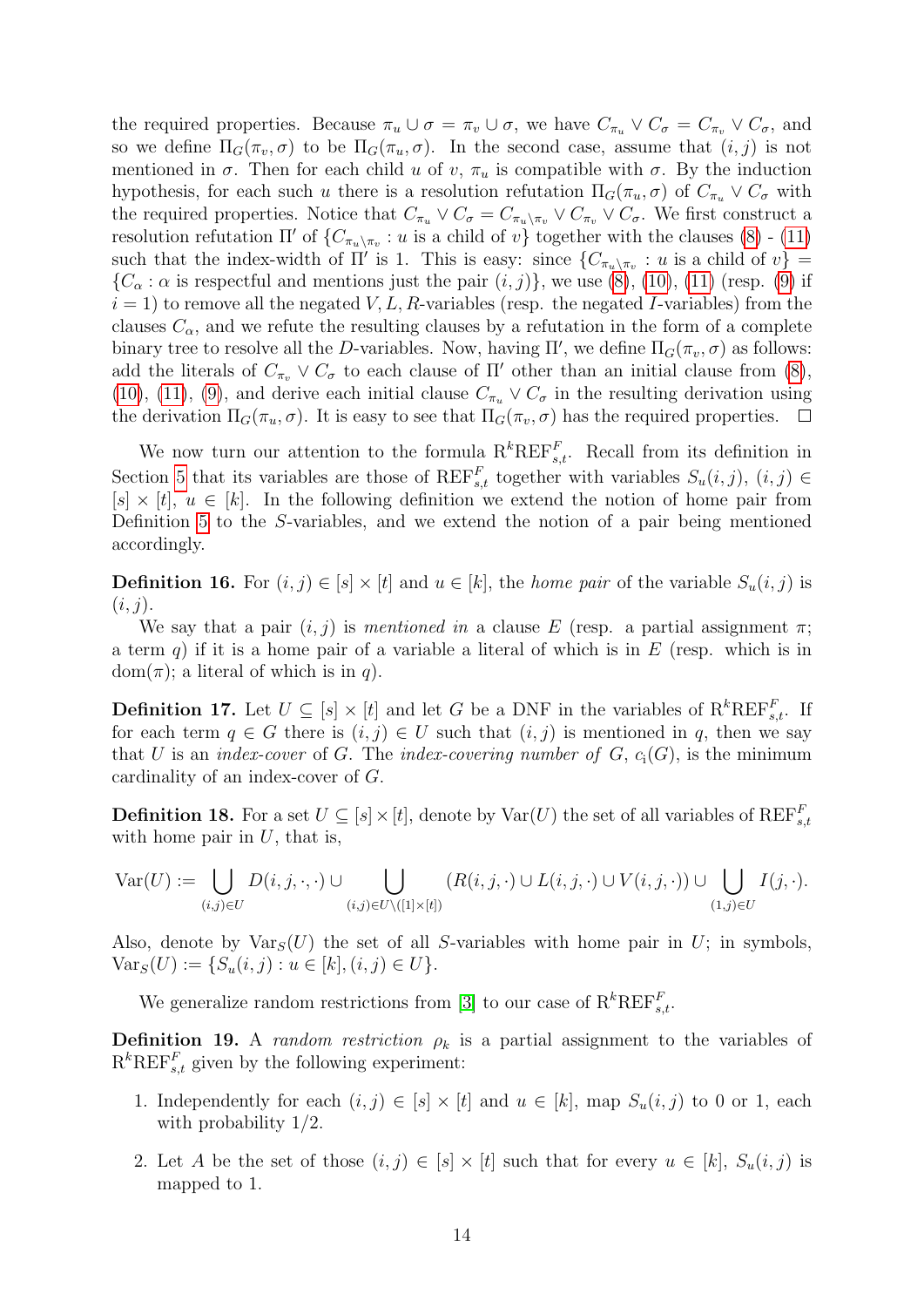3. Map independently each variable from  $Var((s \times [t]) \setminus A)$  to 0 or 1, each with probability 1/2.

<span id="page-14-0"></span>**Theorem 20.** Suppose that  $k \geq 1, a \geq 1$  are integers such that  $k \geq a$ . There is  $\delta > 0$ and an integer  $n_0 > 0$  such that if  $n, r, s, t$  are integers satisfying

<span id="page-14-2"></span>
$$
r \le t \le 2^{\delta n} \text{ and } n_0 \le n,\tag{47}
$$

and  $F$  is a CNF with  $r$  clauses in  $n$  variables, then for every a-DNF  $G$  in the variables of  $\mathbf{R}^k \text{REF}_{s,t}^F$  and every  $w > 0$ ,

<span id="page-14-1"></span>
$$
\Pr[h_{i}(G \upharpoonright \rho_{k}) > w] \le 2^{-\frac{w}{n^{a-1}}\gamma(a)},\tag{48}
$$

where  $\gamma(a) = \frac{(\log e)^a}{2a^2 + 3a - 2}$  $\frac{(\log e)^{\alpha}}{2^{a^2+3a-2}a!}.$ 

*Proof.* Denote the right hand side of the inequality [\(48\)](#page-14-1) by  $p_a(w)$ . Let  $k \ge 1$  be given and denote  $\rho := \rho_k$ . We prove the theorem by induction on a.

Base case:  $a = 1$ . G is a clause. If  $c_i(G) \leq w$ , then  $Pr[h_i(G \restriction \rho) > w] = 0$  because we can build a decision tree strongly representing  $G \upharpoonright \rho$  by querying the pairs from the smallest index-cover of G. If  $c_i(G) > w$ , we have  $Pr[h_i(G \mid \rho) > w] \leq Pr[G \mid \rho \neq 1] \leq$  $(1 - (1 - 2^{-k})/2)^{c_i(G)} \le (1 - 1/4)^{c_i(G)} \le e^{-c_i(G)/4} = 2^{-c_i(G)\gamma(1)} \le 2^{-w\gamma(1)}.$ 

Induction step: Assume the theorem holds for  $a-1$ , witnessed by  $\delta(k, a-1)$  and  $n_0(k, a-1)$ . Find a positive  $\delta(k, a) \leq \delta(k, a-1)$  and an integer  $n_0(k, a) \geq n_0(k, a-1)$ such that

<span id="page-14-5"></span>
$$
-\frac{\gamma(a-1)}{2}n + \left(2\log t + \log n + \frac{\gamma(a-1)}{n^{a-2}}\right) \cdot \frac{\gamma(a-1)}{4} \le -\gamma(a) \tag{49}
$$

holds for any n, r, t satisfying [47](#page-14-2) with  $\delta(k, a)$  and  $n_0(k, a)$  in place of  $\delta$  and  $n_0$ , respectively. Let G be an a-DNF, and let U be an index cover of G of size  $c_i(G)$ . We distinguish two cases based on  $c_i(G)$ .

Case 1:  $c_i(G) > \frac{w}{n^{a-1}}$  $\frac{w}{n^{a-1}} \cdot \frac{\gamma(a-1)}{4}$  $\frac{a-1}{4}$ . In this case we want to show that  $\rho$  satisfies G with a high probability. To this end, note that there are at least  $c_i(G)/a$  many terms in G that are index-independent, that is, for no two of them there is a pair  $(i, j) \in [s] \times [t]$ mentioned by both. (If every such set of terms was smaller than  $c_i(G)/a$ , take a maximal one and observe that the set of pairs mentioned by the terms forms an index-cover of G of cardinality smaller than  $c_i(G)$ , a contradiction.) It is easy to see that each of these index-independent terms is satisfied by  $\rho$  with independent probability at least  $2^{-2a}$ . Therefore,

$$
\Pr[h_{i}(G \upharpoonright \rho) > w] \le \Pr[G \upharpoonright \rho \neq 1] \le (1 - 2^{-2a})^{c_{i}(G)/a} \le 2^{-\frac{(\log e)}{a2^{2a}}c_{i}(G)} \le 2^{-\frac{(\log e)}{a2^{2a}} \cdot \frac{w}{n^{a-1}} \cdot \frac{\gamma(a-1)}{4}} = 2^{-\frac{w}{a^2 - 1}\gamma(a)}.
$$

This finishes the inductive step for Case 1.

Case 2:  $c_i(G) \leq \frac{w}{n^{a-1}}$  $\frac{w}{n^{a-1}}\cdot\frac{\gamma(a-1)}{4}$  $\frac{u-1}{4}$ . Let  $U' \subseteq U$ , and let  $\nu : \text{Var}_S(U) \cup \text{Var}(U \setminus U') \to \{0, 1\}$ satisfy the following conditions:

<span id="page-14-3"></span> $(\nu 1)$  for each  $(i, j) \in U'$  and each  $u \in [k], \nu(S_u(i, j)) = 1$ ,

<span id="page-14-4"></span>(*v*2) for each  $(i, j) \in U \setminus U'$  there is  $u \in [k]$  with  $\nu(S_u(i, j)) = 0$ .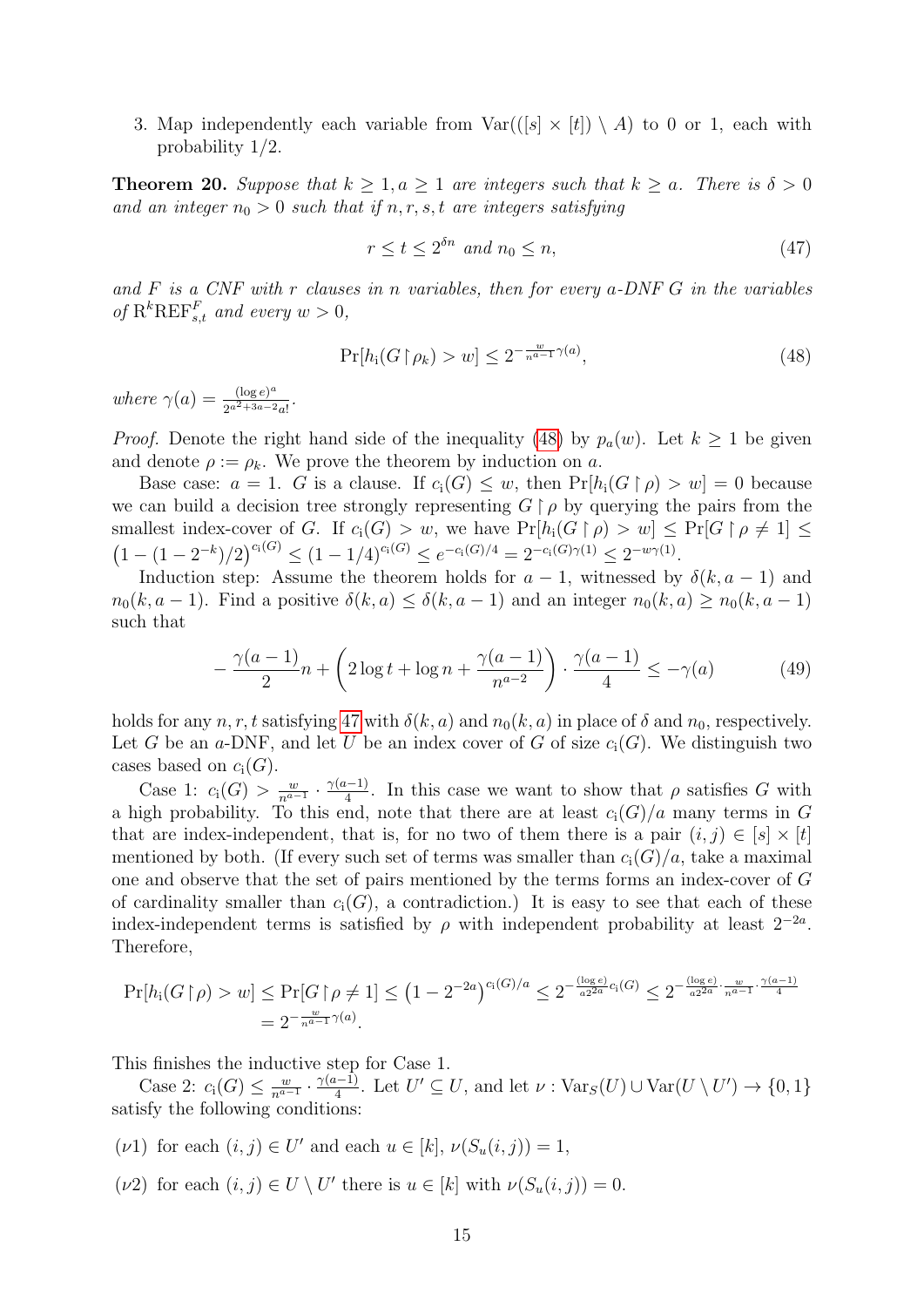We have

$$
\Pr[h_{i}(G \upharpoonright \rho) > w \mid \rho \upharpoonright \text{dom}(\nu) = \nu]
$$
\n
$$
\leq \Pr[\exists \pi : \text{Var}(U') \to \{0, 1\}, \pi \text{ is respectful } \land h_{i}((G \upharpoonright \pi) \upharpoonright \rho) > w - |U'| \mid \rho \upharpoonright \text{dom}(\nu) = \nu]
$$
\n
$$
\leq \sum_{\substack{\pi : \text{Var}(U') \to \{0, 1\}, \\ \pi \text{ is respectful} \\ \pi \text{ is respectful}}} \Pr[h_{i}((G \upharpoonright \pi) \upharpoonright \rho) > w - |U'| \mid \rho \upharpoonright \text{dom}(\nu) = \nu]
$$
\n
$$
= \sum_{\substack{\pi : \text{Var}(U') \to \{0, 1\}, \\ \pi \text{ is respectful} \\ \pi \text{ is respectful}}} \Pr[h_{i}(((G \upharpoonright \pi) \upharpoonright \nu) \upharpoonright \rho) > w - |U'|]
$$
\n
$$
\leq (t^{2}n2^{2n})^{|U'|} p_{a-1}(w - |U'|).
$$

Here the first inequality follows from Lemma [13](#page-11-1) and from  $(G \restriction \pi) \restriction \rho = (G \restriction \rho) \restriction \pi$  (since  $dom(\pi) \cap dom(\rho) = \emptyset$ . The second inequality is obtained by the union bound. The equality follows since the events  $h_i(((G \upharpoonright \pi) \upharpoonright \nu) \upharpoonright \rho) > w - |U'|$  and  $\rho \upharpoonright \text{dom}(\nu) = \nu$ are independent (by the definition of  $\rho$ ). And the last inequality is by the induction hypothesis and by the upper bound  $t^2n2^{2n} = \max\{t^2n2^{2n}, r2^{2n}\}\$  (recall that  $t \geq r$ ) over  $(i, j) \in [s] \times [t]$  on the number of respectful partial assignments mentioning exactly the pair  $(i, j)$ .

Since the event  $A \cap U = U'$  (where the random variable A is given by Definition [19\)](#page-13-0) is the disjoint union of events  $\rho \restriction \text{dom}(\nu) = \nu$  over all  $\nu$  satisfying conditions  $(\nu 1)$  $(\nu 1)$  and  $(\nu 2)$ , the above calculation implies

<span id="page-15-1"></span><span id="page-15-0"></span>
$$
\Pr[h_{i}(G\upharpoonright\rho) > w \mid A \cap U = U'] \le (t^2 n 2^{2n})^{|U'|} p_{a-1}(w - |U'|). \tag{50}
$$

Therefore,

$$
\Pr[h_{i}(G \upharpoonright \rho) > w] = \sum_{U' \subseteq U} \Pr[h_{i}(G \upharpoonright \rho) > w \land A \cap U = U']
$$
\n
$$
= \sum_{U' \subseteq U} \Pr[h_{i}(G \upharpoonright \rho) > w \mid A \cap U = U'] \cdot \Pr[A \cap U = U']
$$
\n
$$
\leq \sum_{U' \subseteq U} (t^{2} n 2^{2n})^{|U'|} p_{a-1}(w - |U'|) \cdot 2^{-k|U'|} (1 - 2^{-k})^{|U \setminus U'|}
$$
\n
$$
= \sum_{q=0}^{c_{i}(G)} {c_{i}(G)} \choose q} (t^{2} n 2^{2n})^{q} p_{a-1}(w - q) \cdot 2^{-kq} (1 - 2^{-k})^{c_{i}(G) - q}
$$
\n
$$
\leq (t^{2} n 2^{2n})^{c_{i}(G)} p_{a-1}(w - c_{i}(G)). \tag{51}
$$

Here the first inequality is by [50](#page-15-0) and by the definition of  $\rho$ . The second inequality follows from  $(t^2n2^{2n})^q p_{a-1}(w-q) \le (t^2n2^{2n})^{c_i(G)} p_{a-1}(w-c_i(G))$  for  $q \le c_i(G)$ . From [51,](#page-15-1) using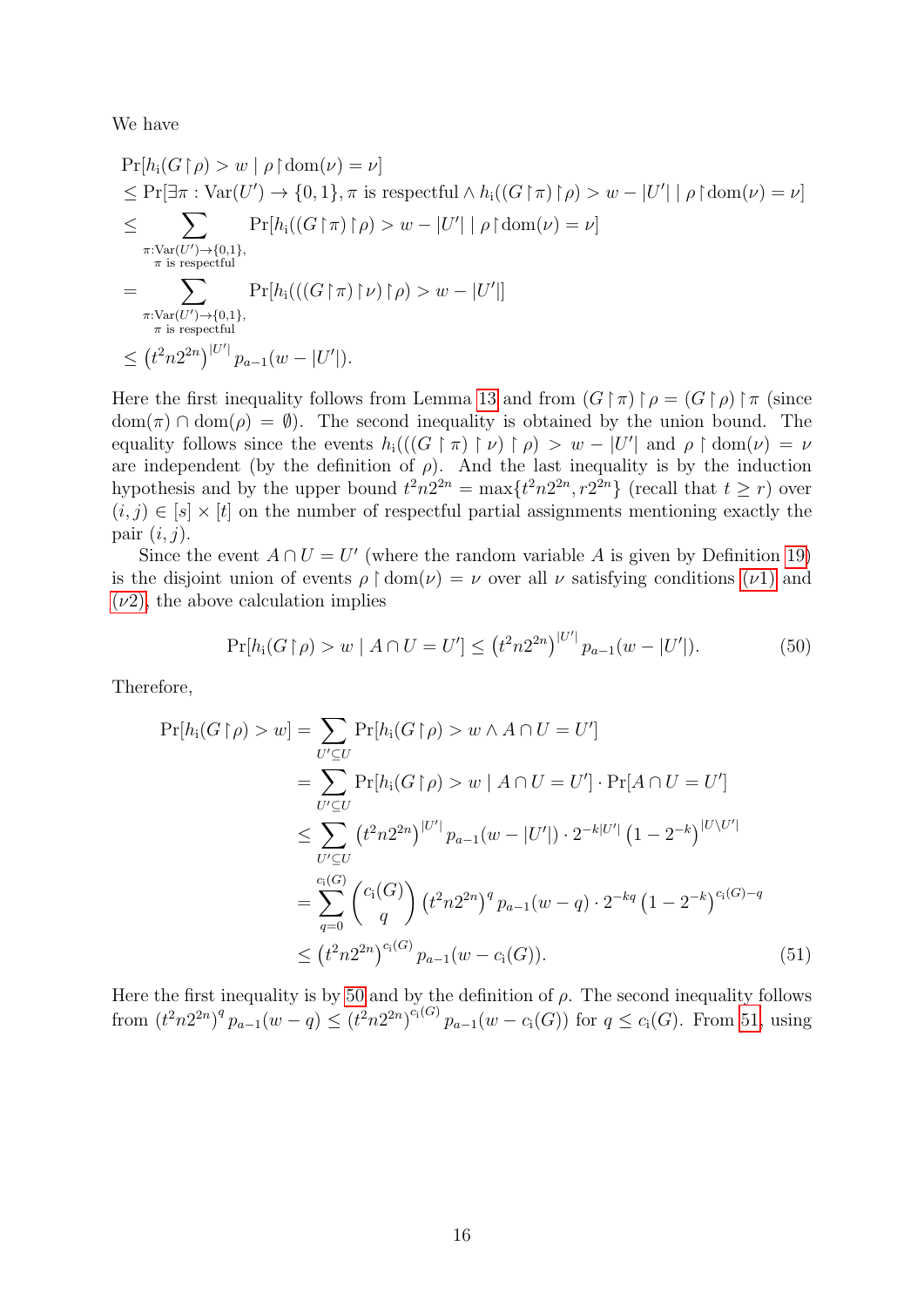the definition of  $p_{a-1}(w - c_i(G))$  and the assumption  $c_i(G) \leq \frac{w}{n^{a-i}}$  $\frac{w}{n^{a-1}} \cdot \frac{\gamma(a-1)}{4}$  $\frac{a-1}{4}$ , we get

$$
\log(\Pr[h_{i}(G \upharpoonright \rho) > w]) \le (2 \log t + \log n + 2n) c_{i}(G) - \frac{w - c_{i}(G)}{n^{a-2}} \gamma(a-1)
$$
  
=  $\left(2 \log t + \log n + 2n + \frac{\gamma(a-1)}{n^{a-2}}\right) c_{i}(G) - \frac{w\gamma(a-1)}{n^{a-2}}$   

$$
\le \left(2 \log t + \log n + 2n + \frac{\gamma(a-1)}{n^{a-2}}\right) \frac{w}{n^{a-1}} \cdot \frac{\gamma(a-1)}{4} - \frac{w\gamma(a-1)}{n^{a-2}}
$$
  
=  $-\frac{w\gamma(a-1)}{2n^{a-2}} + \left(2 \log t + \log n + \frac{\gamma(a-1)}{n^{a-2}}\right) \frac{w}{n^{a-1}} \cdot \frac{\gamma(a-1)}{4}$   

$$
\le -\frac{w}{n^{a-1}} \gamma(a),
$$

where the last inequality is equivalent to [49.](#page-14-5) This finishes the inductive step for Case 2, and the proof of the theorem.  $\Box$ 

We now show an index-width lower bound on resolution refutations of  $\text{REF}_{s,t}^F$  for an unsatisfiable  $F$ . This was done in [\[3\]](#page-21-1) for a non-layered version of the formula, of which our  $\text{REF}_{s,t}^F$  is a restriction, so the index-width lower bound we need does not immediately follow from that in [\[3\]](#page-21-1). We provide a simpler proof for  $\text{REF}_{s,t}^F$ . First a definition.

**Definition 21.** A partial assignment  $\sigma$  to the variables of  $\text{REF}_{s,t}^F$  is called *admissible* if it satisfies all the following conditions.

- <span id="page-16-0"></span>(A1) For each  $(i, j) \in [s] \times [t]$ ,  $D(i, j, \cdot, \cdot)$  (resp.  $V(i, j, \cdot), I(j, \cdot), L(i, j, \cdot), R(i, j, \cdot)$ ) either is set to some clause (resp. some  $\ell \in [n]$ , some  $m \in [r]$ , some  $j' \in [t]$ , some  $j' \in [t]$ ) by  $\sigma$  or contains no variable that is in dom( $\sigma$ ).
- <span id="page-16-1"></span>(A2) For each  $(i, j) \in [s] \times [t]$ , if  $L(i, j, \cdot)$  or  $R(i, j, \cdot)$  is set to some  $j' \in [t]$ , then both  $D(i, j, \cdot, \cdot)$  and  $D(i - 1, j', \cdot, \cdot)$  are set.
- <span id="page-16-2"></span>(A3) For each  $(i, j) \in (s] \setminus \{1\} \times [t], D(i, j, \cdot, \cdot)$  is set if and only if  $V(i, j, \cdot)$  is set. For each  $j \in [t]$ ,  $D(1, j, \cdot, \cdot)$  is set if and only if  $I(j, \cdot)$  is set.
- <span id="page-16-3"></span>(A4) For each  $(i, j) \in [s] \times [t]$ , if  $D(i, j, \cdot, \cdot)$  is set to a clause  $C_{i,j}$ , then  $C_{i,j}$  is nontautological and has at least min $\{s - i, n\}$  many literals. If  $D(i, j, \cdot, \cdot)$  is set to a clause  $C_{i,j}$  with less than n literals and  $V(i, j, \cdot)$  is set to some  $\ell \in [n]$ , then none of the literals of  $x_{\ell}$  is in  $C_{i,j}$ .
- (A5) If  $D(s, t, \cdot, \cdot)$  is set, it is set to the empty clause.
- (A6) For each  $j \in [t]$ , if  $I(j, \cdot)$  is set, then  $\sigma$  satisfies all clauses in [\(1\)](#page-4-1) with this j.
- (A7) For each  $(i, j) \in (s] \setminus \{1\} \times [t]$ , if  $L(i, j, \cdot)$  (resp.  $R(i, j, \cdot)$ ) is set, then  $\sigma$  satisfies all clauses in [\(3\)](#page-5-9) and [\(5\)](#page-5-10) (resp. [\(4\)](#page-5-11) and [\(6\)](#page-5-12)) with this  $(i, j)$  (i.e., those clauses that contain the literal  $\neg L(i, j, j')$  (resp.  $\neg R(i, j, j')$ ) for some  $j' \in [t]$ ).

<span id="page-16-5"></span>**Theorem 22.** Let  $w > 0$ . If  $n, r, s, t$  are integers satisfying

<span id="page-16-4"></span>
$$
2 \le n+1 \le s, \quad 2w < t,\tag{52}
$$

and F is an unsatisfiable CNF consisting of r clauses  $C_1, \ldots, C_r$  in n variables  $x_1, \ldots, x_n$ , then any resolution refutation of  $\text{REF}_{s,t}^F$  has index-width greater than w.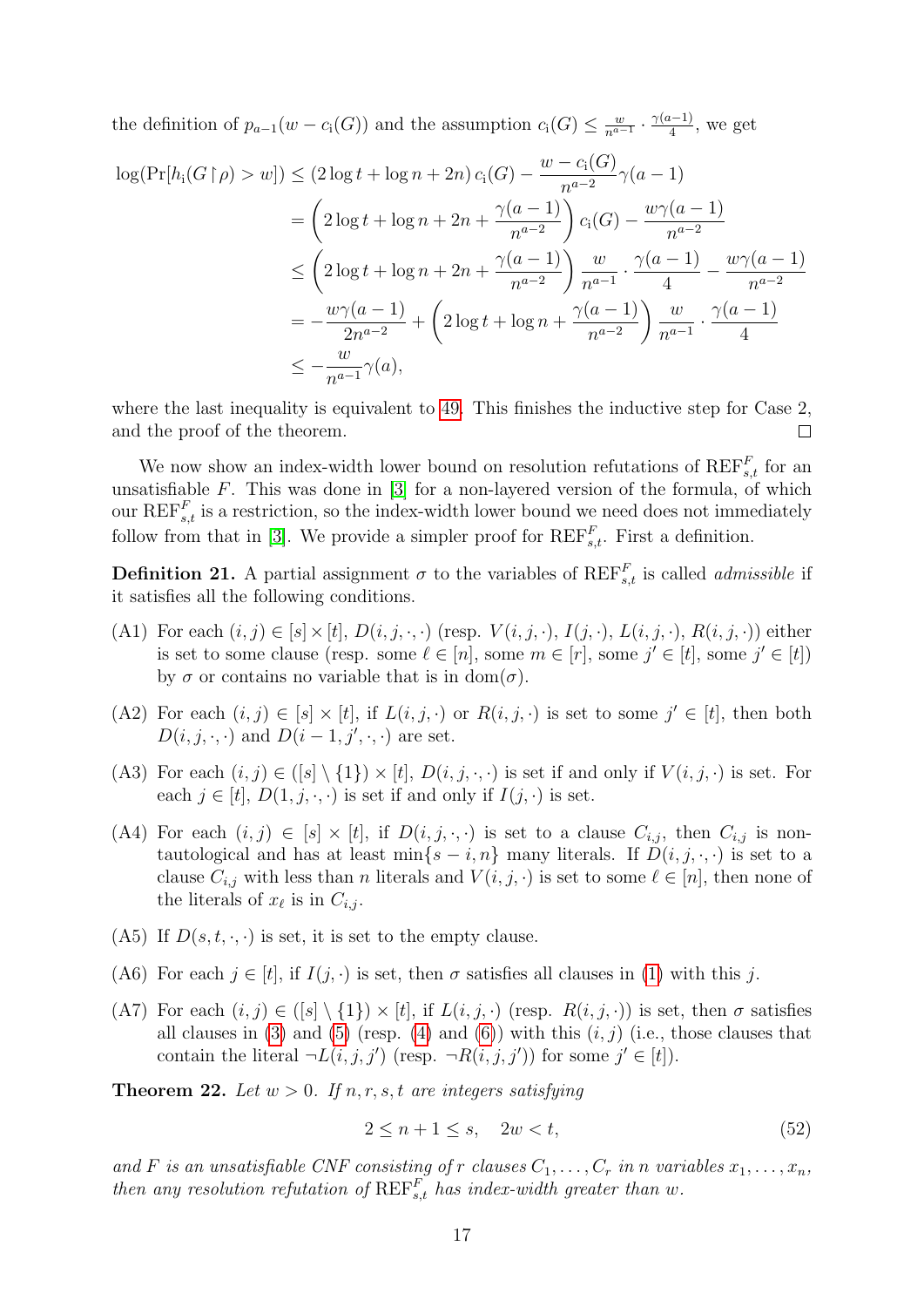*Proof.* Assume for a contradiction that there is a resolution refutation  $\Pi$  of  $\text{REF}_{s,t}^F$  of index-width at most  $w$ . We will show that if there is an admissible partial assignment falsifying a clause E in  $\Pi$  obtained by the resolution rule from  $E_0$  and  $E_1$ , then there is an admissible partial assignment falsifying either  $E_0$  or  $E_1$ . This immediately (by induction) leads to a contradiction, since the empty assignment is admissible and falsifies the last (empty) clause in Π, and, by definition, no partial admissible assignment falsifies any clause of  $\text{REF}_{s,t}^F$ .

Let then  $\sigma$  be an admissible partial assignment falsifying a clause E in  $\Pi$ . Without loss of generality, assume that  $\sigma$  is a minimal (with respect to inclusion) admissible partial assignment with this property.

Let Q be the variable resolved on to obtain E from  $E_0$  and  $E_1$ . If  $Q \in \text{dom}(\sigma)$ , then  $\sigma$  already falsifies either  $E_0$  or  $E_1$ . So assume that  $Q \notin \text{dom}(\sigma)$ . We consider two cases.

Case 1. Suppose that for some  $(i, j) \in [s] \times [t]$ ,  $Q \in D(i, j, \cdot, \cdot)$  or  $Q \in V(i, j, \cdot)$ (resp.  $Q \in I(j, \cdot)$  and  $i = 1$ ). Note that by [\(A1\),](#page-16-0) [\(A2\),](#page-16-1) and [\(A3\),](#page-16-2) no variable from  $D(i, j, \cdot, \cdot) \cup V(i, j, \cdot) \cup L(i, j, \cdot) \cup R(i, j, \cdot)$  (resp.  $D(1, j, \cdot, \cdot) \cup I(j, \cdot)$ ) is in dom( $\sigma$ ), and, moreoever, for any  $j' \in [t]$ , it is not the case that  $L(i+1, j', \cdot)$  or  $R(i+1, j', \cdot)$  is set to j by  $\sigma$ . Therefore, we can extend  $\sigma$  to a partial assignment  $\sigma'$  as follows. Set  $D(i, j, \cdot, \cdot)$  to any non-tautological clause containing n literals, unless  $(i, j) = (s, t)$ , in which case set  $D(i, j, \cdot, \cdot)$  to the empty clause. In case  $i \geq 2$ , set  $V(i, j, \cdot)$  to an arbitrary value  $\ell \in [n];$ in case  $i = 1$ , set  $I(j, \cdot)$  to any  $m \in [r]$  such that the clause  $C_m$  is a subset of the clause to which we have set  $D(1, j, \cdot, \cdot)$ . (Here we use that F is unsatisfiable.) It is straightforward to check that  $\sigma'$  is admissible. Since  $Q \in \text{dom}(\sigma')$ ,  $\sigma'$  falsifies  $E \cup \{Q^{1-\sigma'(Q)}\}$ , of which either  $E_0$  or  $E_1$  is a subset.

Case 2. Suppose that for some  $(i, j) \in (s] \setminus \{1\} \times [t], Q \in L(i, j, \cdot)$  (if  $Q \in R(i, j, \cdot)$ , we proceed in a completely analogous way). We may assume that  $D(i, j, \cdot, \cdot)$  is set to some clause  $C_{i,j}$  by  $\sigma$  and  $V(i, j, \cdot)$  is set to some  $\ell \in [n]$  by  $\sigma$ ; if not, set them both as described in Case 1. We now concentrate on the level  $i - 1$ . Since the index-width of E is at most w and  $\sigma$  is a minimal admissible partial assignment falsifying E,

<span id="page-17-0"></span>
$$
|\{j': D(i-1, j', \cdot, \cdot) \text{ is set by } \sigma\}| \le 2w. \tag{53}
$$

This is because  $D(i-1,j',\cdot,\cdot)$  can be set by  $\sigma$  for two reasons: either  $(i-1,j')$  is mentioned in E (which, together with [\(A2\)](#page-16-1) and [\(A3\),](#page-16-2) implies that  $D(i-1, j', \cdot, \cdot)$  is set by  $\sigma$ ) or there is some  $j'' \in [t]$  such that a literal of a variable from  $L(i, j'', \cdot)$  or  $R(i, j'', \cdot)$ is in E (which forces  $\sigma$  to set  $L(i, j'', \cdot)$  or  $R(i, j'', \cdot)$ , respectively, in order to falsify the literal) and  $\sigma$  happens to set  $L(i, j'', \cdot)$  or  $R(i, j'', \cdot)$ , respectively, to j' (and therefore by [\(A2\)](#page-16-1)  $D(i-1, j', \cdot, \cdot)$  must be set by  $\sigma$  too).

We extend  $\sigma$  to a partial assignment  $\sigma'$  as follows. Set  $L(i, j, \cdot)$  to any j' that is not from the set in [\(53\)](#page-17-0). Such j' exists because  $2w < t$ . Thanks to that, set  $D(i-1, j', \cdot, \cdot)$ to the clause  $C_{i-1,j'} := (C_{i,j} \setminus \{\neg x_\ell\}) \cup \{x_\ell\}$ , where  $C_{i,j}$  and  $\ell$  are as above. Finally, if  $i \in \{3, \ldots, s\}$ , then either  $C_{i-1,j'}$  has less than n literals and we set  $V(i-1, j', \cdot)$  to any  $\ell' \in [n]$  such that no literal of  $x_{\ell'}$  is in  $C_{i-1,j'}$ , or  $C_{i-1,j'}$  has n literals, in which case we set  $V(i-1, j', \cdot)$  arbitrarily. If  $i = 2$ , then by [\(A4\),](#page-16-3) [\(52\)](#page-16-4), and the definition of  $C_{i-1,j'}$  we know that  $C_{i-1,j'}$  has n literals, and we set  $I(j', \cdot)$  to any  $m \in [r]$  such that  $C_m \subseteq C_{i-1,j'}$ . (Here we use that F is unsatisfiable.) This finishes the definition of  $\sigma'$ .

It is again easy to verify that  $\sigma'$  is admissible. Because  $Q \in \text{dom}(\sigma')$ ,  $\sigma'$  falsifies  $E \cup \{Q^{1-\sigma'(Q)}\}\$ , of which one of  $E_0$ ,  $E_1$  is a subset.  $\Box$ 

We now put together all the results so far in this section to show a length lower bound on Res $(k)$  refutations of  $\mathcal{R}^k \text{REF}_{s,t}^F$  with an unsatisfiable F.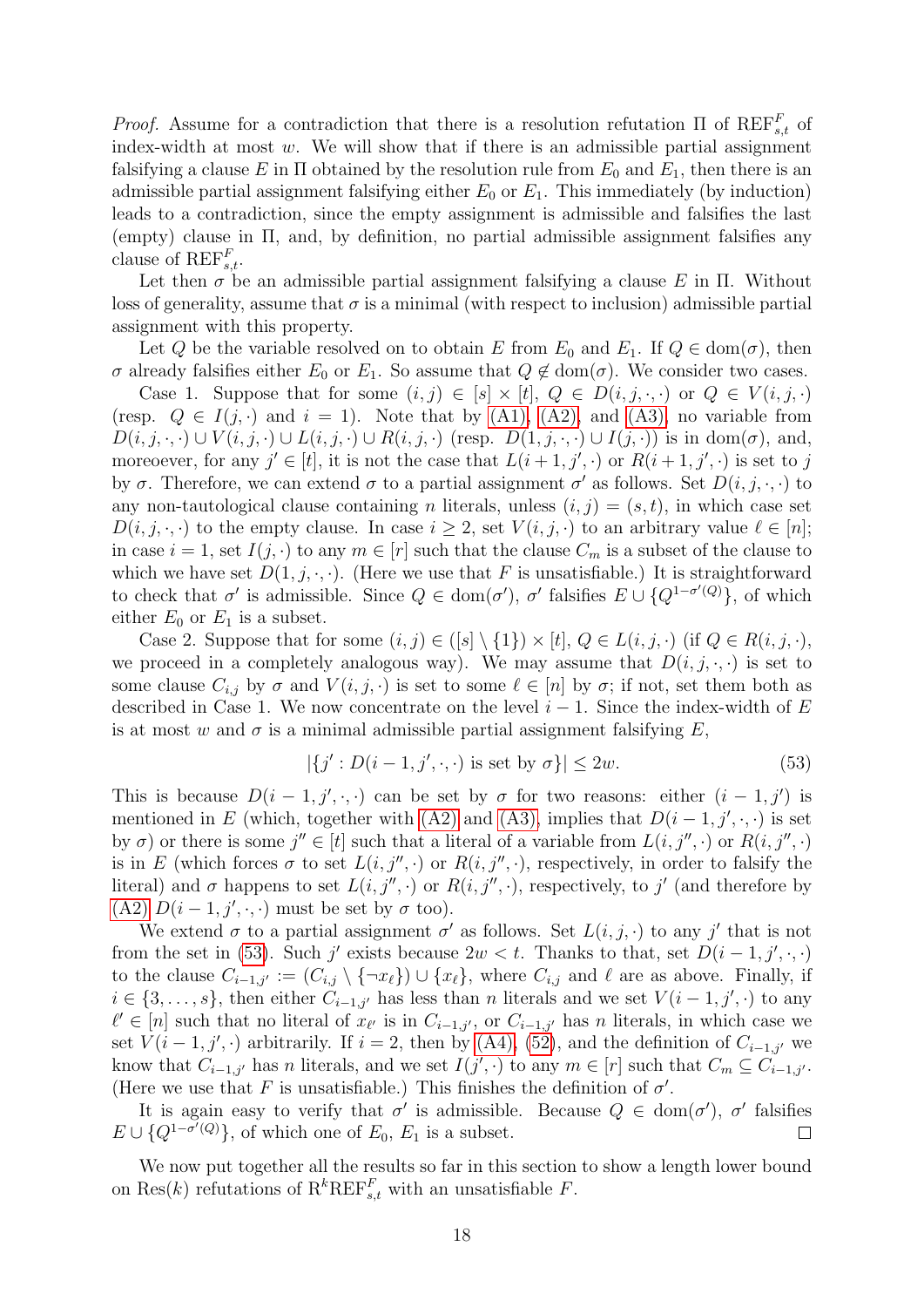<span id="page-18-0"></span>**Theorem 23.** Suppose  $k \ge 1$  is an integer. There is  $\delta > 0$  and an integer  $n_0 > 0$  such that if  $n, r, s, t$  are integers satisfying

<span id="page-18-1"></span>
$$
n_0 \le n, \quad n+1 \le s \le t, \quad r \le t \le 2^{\delta n}, \quad n^k \le t,\tag{54}
$$

and F is an unsatisfiable CNF consisting of r clauses  $C_1, \ldots, C_r$  in n variables  $x_1, \ldots, x_n$ , then any Res(k) refutation of  $R^k$ REF $_{s,t}$  has length greater than  $2^{\beta(k)} \frac{t}{n^{k-1}}$ , where  $\beta(k)$  :=  $(\log e)^k$  $\frac{(\log e)^n}{2^{k^2+4k+4}k!}$ .

*Proof.* Let  $k \ge 1$  be given. Take  $\delta$  and  $n_0$  as given by Theorem [20](#page-14-0) for  $a = k$ . If necessary, increase  $n_0$  so that it satisfies

<span id="page-18-2"></span>
$$
\beta(k)n_0 > k+1. \tag{55}
$$

Let  $n, r, s, t$  be integers satisfying [\(54\)](#page-18-1), and let F satisfy the hypothesis of the theorem. Assume for a contradiction that there is a  $\text{Res}(k)$  refutation  $\Pi$  of  $\mathbb{R}^k \text{REF}_{s,t}^F$  of length at most  $2^{\beta(k)\frac{t}{n^{k-1}}}$ .

Recall the random variable A from Definition [19.](#page-13-0) We have that with probability  $2^{-k}$ ,

<span id="page-18-3"></span>(a) 
$$
(s,t) \in A
$$
.

By the Chernoff bound and the union bound, with probability at least  $1 - se^{-t2^{-k}/8}$ ,

<span id="page-18-4"></span>(b) for each  $i \in [s]$  the cardinality of  $A \cap (\{i\} \times [t])$  is at least  $t/2^{k+1}$ .

We have

$$
se^{-t2^{-k}/8} = 2^{\log s - \frac{t \log e}{2^{k+3}}} \le 2^{\log n_0 - \frac{n_0 \log e}{2^{k+3}}} < 2^{-(k+1)},
$$

where we used  $s \leq t$ ,  $n_0 \leq s$  (from [\(54\)](#page-18-1)), and [\(55\)](#page-18-2).

By Theorem [20](#page-14-0) and the union bound, with probability at least  $1 - |\Pi| \cdot 2^{-\frac{t}{n^{k-1}2^{k+5}}\gamma(k)}$ ,

<span id="page-18-5"></span>(c) for every line G in  $\Pi$ ,  $h_i(G \restriction \rho_k) \leq t/2^{k+5}$ .

We have

$$
|\Pi| \cdot 2^{-\frac{t}{n^{k-1}2^{k+5}}\gamma(k)} \le 2^{\beta(k)\frac{t}{n^{k-1}}}\cdot 2^{-\frac{t}{n^{k-1}2^{k+5}}\gamma(k)} = 2^{-\beta(k)\frac{t}{n^{k-1}}} \le 2^{-\beta(k)n_0} < 2^{-(k+1)},
$$

where we used  $n^k \leq t$ ,  $n_0 \leq n$  (from [\(54\)](#page-18-1)), and [\(55\)](#page-18-2).

It follows that there exists  $\rho_k$  such that [\(a\),](#page-18-3) [\(b\)](#page-18-4) and [\(c\)](#page-18-5) hold. Fix any such  $\rho_k$  and denote it by  $\rho$ . We now restrict  $\mathcal{R}^k \text{REF}_{s,t}^F\upharpoonright\rho$  some more before we apply Theorem [15.](#page-11-2)

For each level  $i \in [s]$  select any  $t' := \lfloor t/2^{k+1} \rfloor - 2$  home pairs  $(i, j)$  of variables of  $\mathbb{R}^k\text{REF}_{s,t}^F\upharpoonright\rho$  (they exist thanks to [\(b\)\)](#page-18-4), making sure to include the pair  $(s,t)$  in the selection. Denote the set of selected pairs by  $B$ . Define a partial assignment  $\nu$ :  $\text{Var}(\mathbb{R}^k \text{REF}_{s,t}^F \upharpoonright \rho) \to \{0,1\}$  by mapping all the variables with not selected home pairs so that they form an arbitrary resolution derivation from  $F$ , that is, so that  $\nu$  satisfies every clause of  $\mathbb{R}^k \text{REF}_{s,t}^F\upharpoonright \rho$  that contains a literal of a variable in dom( $\nu$ ). (This derivation may require two clauses per level, which is why we selected only  $\lfloor t/2^{k+1}\rfloor - 2$  on each level.) Note that  $\nu$  is respectful. Hence by [\(c\)](#page-18-5) and Lemma [12](#page-11-3) we have that for any line G in  $\Pi \restriction \rho$ ,  $h_i(G \restriction \nu) \leq t/2^{k+5}$ .

Next, define a partial assignment  $\lambda$  as follows. For every  $(i, j) \in B \setminus (\{1\} \times [t])$  and every  $j' \in [t]$  such that  $(i-1, j') \notin B$ , map both  $L(i, j, j')$  and  $R(i, j, j')$  to 0. Let us verify that  $((\mathbf{R}^k \mathbf{R} \mathbf{E} \mathbf{F}^F_{s,t} \mid \rho) \mid \nu) \mid \lambda \text{ is } \mathbf{R} \mathbf{E} \mathbf{F}^F_{s,t'}$  up to a re-indexing of variables determined by a bijection that maps, for each  $i \in [s]$ , the elements of  $B \cap (\{i\} \times [t])$  to  $(i, 1), \ldots, (i, t')$ .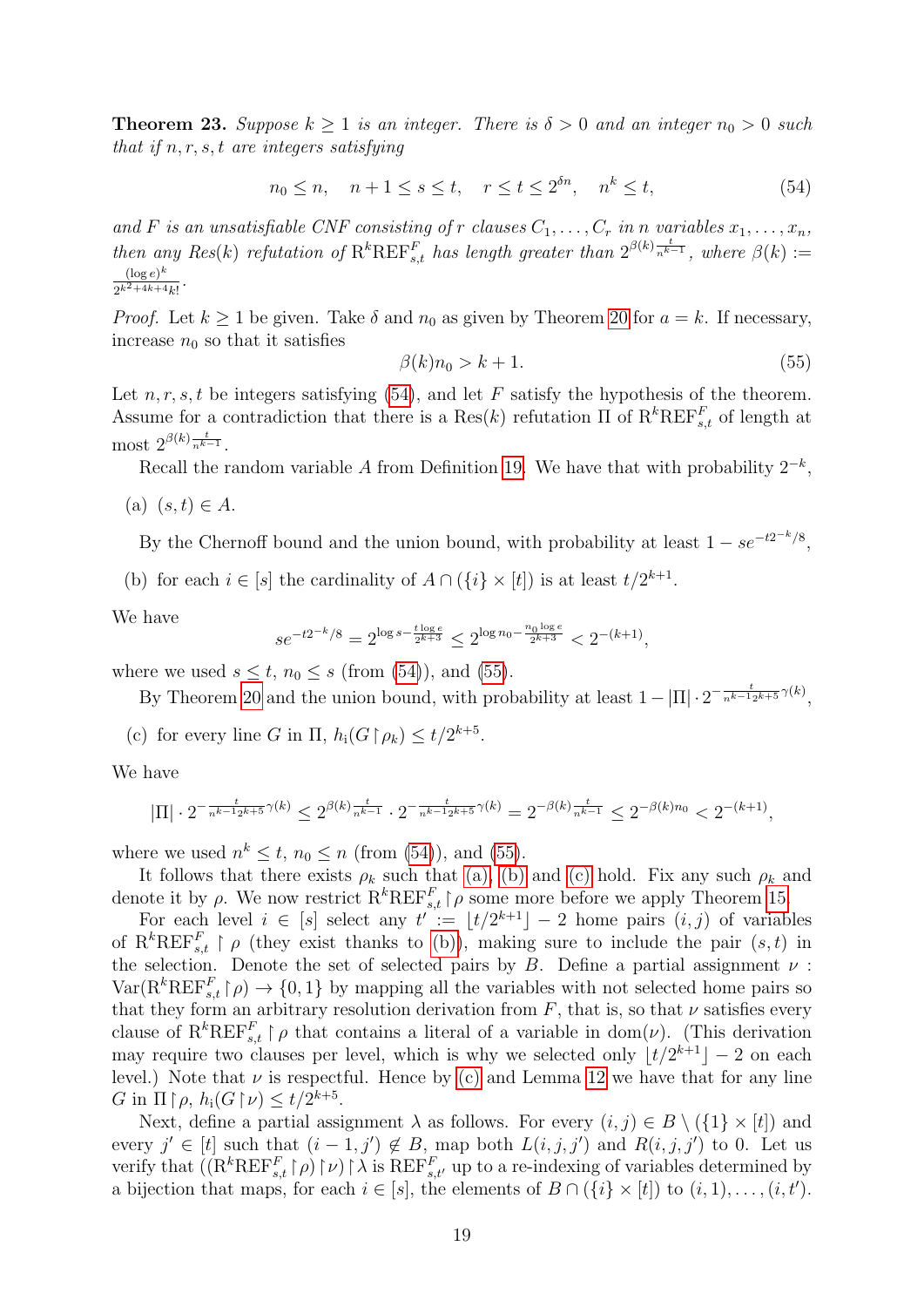Thanks to [\(a\),](#page-18-3) clauses [\(36\)](#page-8-1) are satisfied by  $\rho$ . All clauses [\(37\)](#page-8-2) and [\(38\)](#page-8-3) are satisfied: if  $(i, j) \in B$  and  $(i - 1, j') \notin B$ , then the clause is satisfied by  $\lambda$ , otherwise it is satisfied by ρ or ν. Clauses [\(21\)](#page-7-0) - [\(35\)](#page-8-0) with  $(i, j) \notin B$  are satisfied either by ρ (if  $(i, j) \notin A$ ) or by  $ν$ . Clauses [\(21\)](#page-7-0) - [\(35\)](#page-8-0) with  $(i, j) ∈ B$  become, after removing those clauses [\(23\)](#page-7-4) - [\(26\)](#page-7-7) that are satisfied by  $\lambda$  and after the re-indexing of variables, the clauses [\(1\)](#page-4-1) - [\(15\)](#page-5-0) with t replaced by t'. (Here notice that clauses [\(27\)](#page-7-1) become [\(7\)](#page-5-13) thanks to  $(s, t) \in B$ .) Hence  $((\mathbf{R}^k \mathbf{R} \mathbf{E} \mathbf{F}^F_{s,t} | \rho) | \nu) \wedge \mathbf{R}$  is indeed  $\mathbf{R} \mathbf{E} \mathbf{F}^F_{s,t'}$  up to the re-indexing of variables.

Let us now show that for a line G in  $(\Pi \upharpoonright \rho) \upharpoonright \nu$  we have that  $G \upharpoonright \lambda$  is, after the re-indexing of variables, strongly represented by a decision tree over  $\operatorname{REF}^F_{s,t'}$  of height at most  $t/2^{k+5}$ . As we already verified,  $h_i(G) \leq t/2^{k+5}$ , and therefore there is a tree T over  $\text{REF}_{s,t}^F$  of minimum height which strongly represents G and whose height is at most  $t/2^{k+5}$ . Define a tree  $T \upharpoonright \lambda$  by deleting all edges (and the corresponding subtrees) in T whose label is of the form  $(C_{i,j}, \ell, j', j'')$  with  $(i - 1, j') \notin B$  or  $(i - 1, j'') \notin B$ .  $T \upharpoonright \lambda$  is, after relabelling its nodes and edges according to the re-indexing bijection, a decision tree over  $\text{REF}_{s,t'}^F$ . With every branch  $\pi$  of  $T \upharpoonright \lambda$  we associate a partial assignment  $\pi_{T|\lambda}: \text{Var}(((\text{R}^k\text{REF}_{s,t}^F\upharpoonright\rho) \upharpoonright \nu) \upharpoonright \lambda) \rightarrow \{0,1\}$  defined via the re-indexing bijection and Definition [8,](#page-10-0) understanding the relabelled  $T \upharpoonright \lambda$  as a tree over  $\text{REF}_{s,t'}^F$ . But every branch  $\pi$  of  $T \upharpoonright \lambda$  is also a branch of T, hence Definition [8](#page-10-0) with T (which is a tree over  $\text{REF}_{s,t}^F$ ) says how  $\pi$  should be viewed as a partial assignment to  $\text{Var}(\text{REF}_{s,t}^F)$ ; let us denote the partial assignment by  $\pi_T$  for clarity. It is easy to see from the definitions that for every branch  $\pi$  in  $T \upharpoonright \lambda$ , dom $(\lambda) \cap \text{dom}(\pi_{T\upharpoonright \lambda}) = \emptyset$  and  $\pi_T \subseteq \lambda \cup \pi_{T\upharpoonright \lambda}$ . It follows that  $G \upharpoonright \lambda$  is strongly represented by  $T \upharpoonright \lambda$ . The tree  $T \upharpoonright \lambda$  has, of course, height at most  $t/2^{k+5}$ .

We can now apply Theorem [15](#page-11-2) taking  $\text{REF}_{s,t'}^F$  (i.e., the re-indexed  $((\text{R}^k\text{REF}_{s,t}^F\upharpoonright\rho)$ )  $\nu$   $\upharpoonright$   $\lambda$ ) for H, t' for t, and  $t/2^{k+5}$  for h, to obtain a resolution refutation of REF<sub>s,t'</sub> of index-width at most  $3t/2^{k+5}$ .

But we have

$$
2 \cdot 3t/2^{k+5} < t/2^{k+2} < \lfloor t/2^{k+1} \rfloor - 2 = t',
$$

where the second inequality follows from [54](#page-18-1) and [55.](#page-18-2) Therefore, we can use Theorem [22,](#page-16-5) taking  $3t/2^{k+5}$  for w and t' for t, to conclude that any resolution refutation of  $\text{REF}_{s,t'}^F$ has index-width greater than  $3t/2^{k+5}$ . That is a contradiction.  $\Box$ 

## 7 Proofs of Theorems [1](#page-1-3) and [2](#page-2-0)

*Proof of Theorem [1.](#page-1-3)* Denote by F the well-known CNF  $\neg$ PHP<sup>n+1</sup> called the negation of the pigeonhole principle, expressing that a multi-valued function from  $n + 1$  to n is injective. It consists of  $r := n + 1 + (n^3 + n^2)/2$  clauses in  $\tilde{n} := (n+1)n$  variables.<br>Define  $A := S \Lambda T^{\tilde{n}, r}$  for where  $\tilde{p}$  is as in Proposition 6.

Define  $A_n := \text{SAT}^{\tilde{n},r} \upharpoonright \gamma_F$ , where  $\gamma_F$  is as in Proposition [6.](#page-6-4)

Since by [\[15,](#page-22-9) [16\]](#page-22-10) there exists  $\alpha > 0$  and an integer  $n_1$  such that for every  $n \geq n_1$ ,  $\neg \text{PHP}_n^{n+1}$  has no Res(k) refutations of size at most  $2^{n^{\alpha}}$ , the same is true for  $A_n$ . This is because by Proposition [6](#page-6-4) there is a substitution  $\tau$  such that  $A_n \upharpoonright \tau$  is  $\neg \mathrm{PHP}_n^{n+1}$  together with some tautological clauses, and if  $\Pi$  is a Res(k) refutation of  $A_n$  then  $\Pi \upharpoonright \tau$  is a Res(k) refutation of  $A_n \upharpoonright \tau$ . This shows item [\(i\).](#page-1-1)

Define  $B_{n,k} := \mathbb{R}^k \text{REF}_{s,t}^F$ , where we set  $s := \widetilde{n} + 1$  and  $t := \widetilde{n}^k$ .<br>Let  $\delta > 0$  and integer no withose Theorem 23. Set  $n \ge n$ .

Let  $\delta > 0$  and integer  $n_0$  witness Theorem [23.](#page-18-0) Set  $n_2 \geq n_0$  so that the hypotheses [\(54\)](#page-18-1) with  $\widetilde{n}$  in place of n hold with our choice of r, s, t (as functions of  $\widetilde{n}$ ) for all  $\widetilde{n} \ge n_2$ . By that theorem, for every  $\tilde{n} \geq n_2$ , any Res(k) refutation of  $B_{n,k}$  has size greater than  $2^{\beta(k)}$ <sup>n</sup>. Item [\(ii\)](#page-1-0) follows.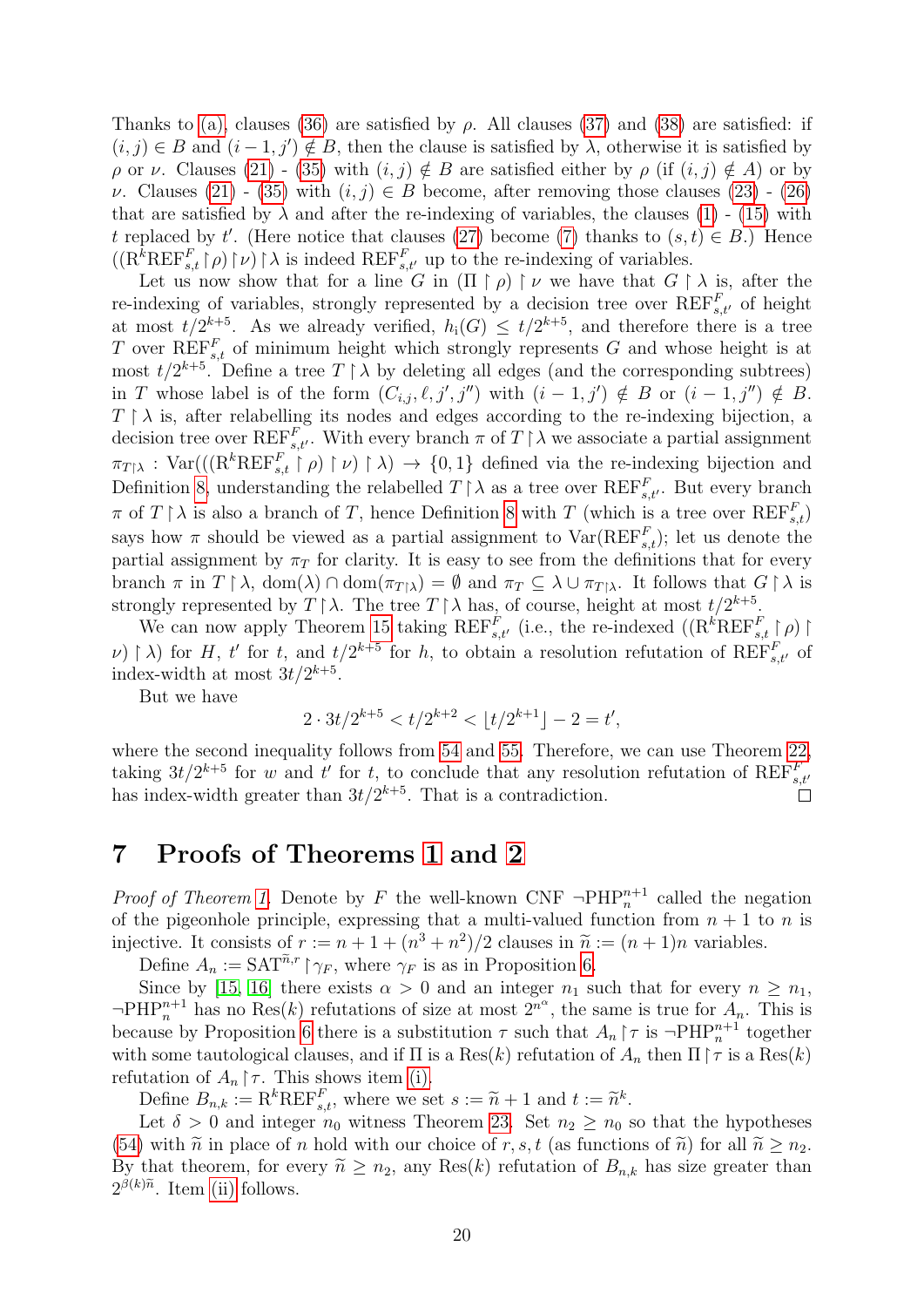Note that  $R^k$ REF $\tilde{s},t$  |  $\gamma_F$  is  $R^k$ REF $^F_{s,t}$ , because  $\gamma_F$  turns the clauses [\(39\)](#page-8-4) into [\(21\)](#page-7-0) (and the clauses satisfied by  $\gamma_F$  are removed). By Theorem [7](#page-8-6) there is a Res(2) refutation of  $\widehat{SAT}^{\tilde{n},r} \wedge \widehat{R}^k \text{REF}_{s,t}^{\tilde{n},r}$  of size  $O(k^2 \tilde{n}^{3k+3})$ . Hence the same holds true for  $A_n \wedge B_{n,k} =$  $\text{SAT}^{\tilde{n},r} \restriction \gamma_F \land \text{R}^k \text{REF}_{s,t}^{\tilde{n},r} \restriction \gamma_F$ . This gives item [\(iii\).](#page-1-2)  $\Box$ 

Theorem [2](#page-2-0) follows immediately from the more general Theorem [24](#page-20-0) below. A function  $T : \mathbb{N} \to \mathbb{N}$  is called *time-constructible* if there is an algorithm that when given  $1^n$  (the string of n many 1's) computes  $1^{T(n)}$  in time  $O(T(n))$ . We call a function  $T : \mathbb{N} \to \mathbb{N}$ subexponential if  $T(n) \leq 2^{n^{o(1)}}$ .

<span id="page-20-0"></span>**Theorem 24.** Let  $T : \mathbb{N} \to \mathbb{N}$  be time-constructible, non-decreasing and subexponential. If there is an integer  $k > 1$  such that  $\text{Res}(k)$  is automatable in time T, then there are  $c_1, c_2, c_3, c_4 > 0$  and an algorithm that when given as input a 3-CNF F in n variables decides in time  $c_3(T(c_1n^{c_2k})+n^k)^{c_4}$  whether F is satisfiable.

*Proof.* Assume that for some integer  $k \geq 1$  the system Res(k) is automatable in time T satisfying the assumptions of the theorem. Set r, s and t as functions of n as follows:  $r := \binom{2n}{3}$  $\binom{2n}{3}, s := n + 1, t := n^{k+3}.$ 

By Theorem [7](#page-8-6) there are integers  $c_1, c_2 > 0$  such that  $SAT^{n,r} \wedge R^kREF^{n,r}_{s,t}$  has a  $Res(2)$ refutation  $\Pi$  of size at most  $c_1n^{c_2k}$ ; if necessary, increase  $c_1$  and  $c_2$  so that the size of  $\Pi$ plus the size of the formula  $\mathrm{R}^k \mathrm{REF}_{s,t}^{n,r}$  is at most  $c_1 n^{c_2 k}$ .

Let  $\delta > 0$  and integer  $n_0 > 0$  witness Theorem [23.](#page-18-0) Let  $n_1 > n_0$  be such that for all  $n \geq n_1$ ,

<span id="page-20-1"></span>
$$
r \le t \le 2^{\delta n} \tag{56}
$$

and

<span id="page-20-2"></span>
$$
2^{\beta(k)\frac{t}{n^{k-1}}} > T(c_1 n^{c_2 k}),\tag{57}
$$

where  $\beta(k)$  is as in Theorem [23.](#page-18-0) Here we use that T is subexponential.

Define algorithm M as follows. Given as input a 3-CNF  $F$  in  $n$  variables, check if  $n \geq n_1$ . If  $n < n_1$ , use brute force to decide if F is satisfiable or not, and output the answer. If  $n \geq n_1$ , compute the formula  $\mathbb{R}^k \mathbb{R} \mathbb{E} \mathbb{F}^F_{s,t}$  and run the automating algorithm on this formula for up to  $T(c_1n^{c_2k})$  steps. If the automating algorithm returns a  $\text{Res}(k)$ refutation of  $\mathcal{R}^k \text{REF}_{s,t}^F$ , then output 'satisfiable'. Else output 'unsatisfiable'.

Since both computing  $R^k R E F_{s,t}^F$  from F and checking whether the output of the automating algorithm is a  $\text{Res}(k)$  refutation of  $\text{R}^k\text{REF}_{s,t}^F$  are polynomial-time procedures, and since T is time-constructible, it follows that there are  $c_3, c_4 > 0$  such that the running time of M is at most  $c_3(T(c_1n^{c_2k})+n^k)^{c_4}$ . It suffices to show that M gives the correct answer on 3-CNFs F in  $n > n_1$  variables such that each clause of F has exactly three literals. Let  $F$  be such a 3-CNF, and let  $r'$  be the number of its clauses. We have  $r' \leq r = \binom{2n}{3}$  $\binom{2n}{3}$ .

Assume first that F is satisfiable. Let  $\gamma_F$  and  $\tau$  be as in Proposition [6,](#page-6-4) and let  $\nu$  be a satisfying assignment for F. We have

$$
(((SAT^{n,r'} \wedge R^kREF^{n,r'}_{s,t})\upharpoonright \gamma_F)\upharpoonright \nu=((SAT^{n,r'}\upharpoonright \gamma_F)\upharpoonright \nu \wedge R^kREF^{n,r'}_{s,t}\upharpoonright \gamma_F=R^kREF^{F}_{s,t},
$$

because by Proposition [6,](#page-6-4)  $(SAT^{n,r'} | \gamma_F)$   $\tau$  is F together with some tautological clauses in the variables  $x_1, \ldots, x_n$ . Let  $\Pi'$  be the Res(2) refutation of  $\text{SAT}^{n,r'} \wedge \text{R}^k \text{REF}_{s,t}^{n,r'}$  given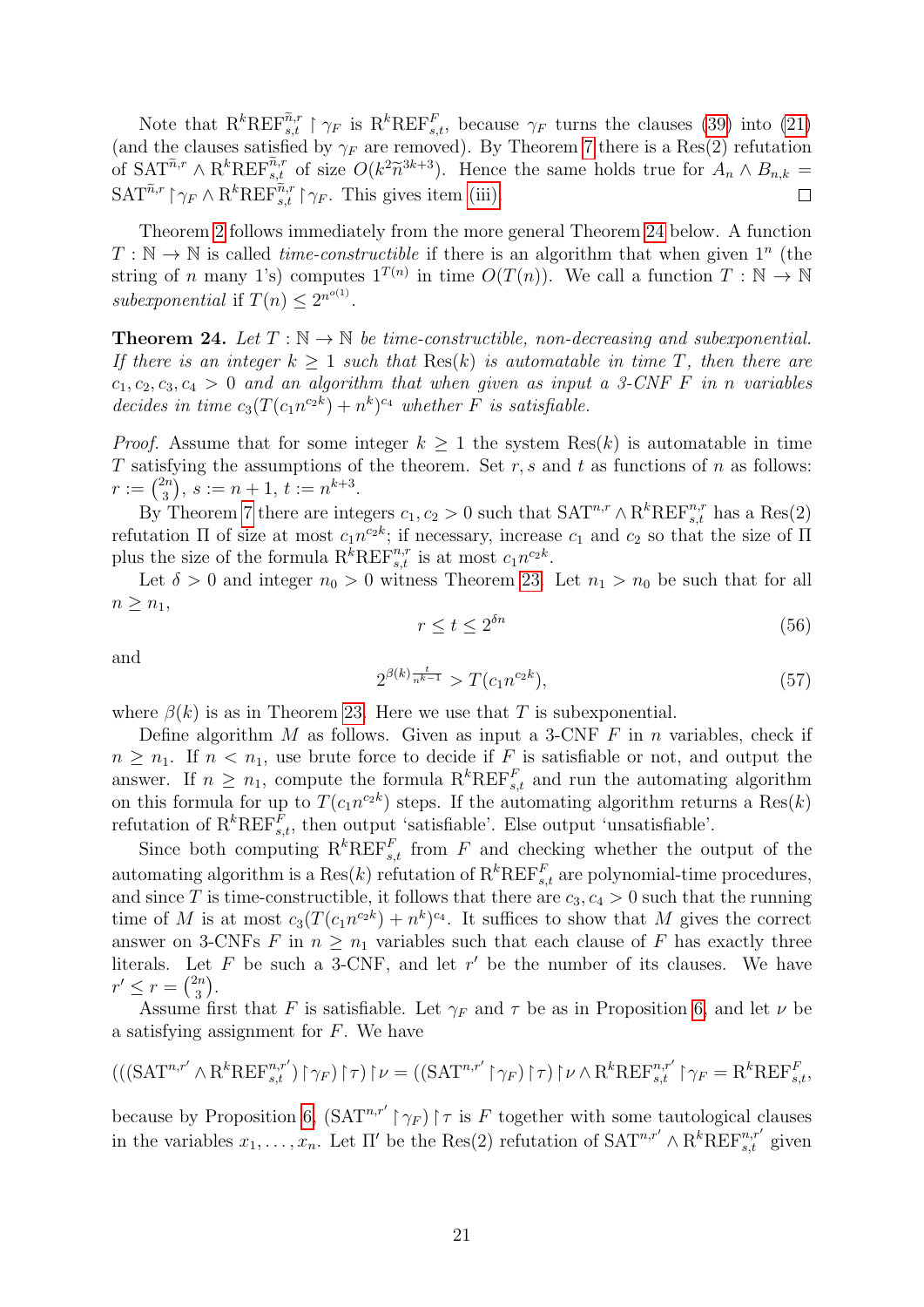by Theorem [7.](#page-8-6) Then  $\Pi' := ((\Pi' \upharpoonright \gamma_F) \upharpoonright \tau) \upharpoonright \nu$  is a  $\text{Res}(2)$  refutation of  $\mathrm{R}^k \text{REF}_{s,t}^F$  (note that it is actually a resolution refutation), and we have

$$
\begin{aligned} \text{size}(\Pi'') + \text{size}(\mathbf{R}^k \mathbf{R} \mathbf{E} \mathbf{F}_{s,t}^F) &\leq \text{size}(\Pi') + \text{size}(\mathbf{R}^k \mathbf{R} \mathbf{E} \mathbf{F}_{s,t}^{n,r'}) \\ &\leq \text{size}(\Pi) + \text{size}(\mathbf{R}^k \mathbf{R} \mathbf{E} \mathbf{F}_{s,t}^{n,r}) \\ &\leq c_1 n^{c_2 k} .\end{aligned}
$$

Because  $T$  is non-decreasing, the automating algorithm finds within the allotted time  $T(c_1n^{c_2k})$  a Res(k) refutation of  $\mathrm{R}^k \mathrm{REF}_{s,t}^F$ , and M outputs 'satisfiable'.

Assume now that F is unsatisfiable. From our choices of r, s, t and  $n_1$  and from [\(56\)](#page-20-1) it follows that the hypotheses [\(54\)](#page-18-1) of Theorem [23](#page-18-0) are met for all  $n \geq n_1$ , and the same is true with r' in place of r. By that theorem, any  $\text{Res}(k)$  refutation of  $\text{R}^k\text{REF}_{s,t}^F$  has size greater than  $2^{\beta(k)} \frac{t}{n^{k-1}}$ . Thanks to [\(57\)](#page-20-2) this implies that the automating algorithm cannot output any  $\text{Res}(k)$  refutation of  $\mathcal{R}^k \text{REF}_{s,t}^F$  within the allotted time. M therefore outputs 'unsatisfiable'.  $\Box$ 

# 8 Conclusion

We have shown that for every integer  $k \geq 2$ , the system Res(k) does not have the weak feasible disjunction property and, unless  $P = NP$ , it is not automatable. Because of the factor  $t/n^{k-1}$  that appears in the exponent of the lower bound in Theorem [23](#page-18-0) and originates in the switching lemma (Theorem [20\)](#page-14-0), we have not been able to extend the results to better than barely superconstant k. A more important open question is to rule out weak automatability of these systems assuming some standard hardness assumption.

Acknowledgement. I am grateful to Albert Atserias and Jan Krajíček for their valuable comments on an earlier version of the paper. I would like to thank Ilario Bonacina and Moritz Müller for several related conversations.

# References

- <span id="page-21-3"></span>[1] Michael Alekhnovich and Alexander A. Razborov. Resolution is not automatizable unless W[P] is tractable. *SIAM Journal on Computing*,  $38(4)$ :1347–1363, 2008. [doi:](http://dx.doi.org/10.1137/06066850X) [10.1137/06066850X](http://dx.doi.org/10.1137/06066850X).
- <span id="page-21-0"></span>[2] Albert Atserias and Maria Luisa Bonet. On the automatizability of resolution and related propositional proof systems. Information and Computation, 189(2):182–201, 2004.
- <span id="page-21-1"></span>[3] Albert Atserias and Moritz Müller. Automating resolution is NP-hard. In 60th Annual Symposium on Foundations of Computer Science (FOCS), pages 498–509. IEEE, 2019.
- <span id="page-21-2"></span>[4] Maria Luisa Bonet, Carlos Domingo, Ricard Gavald`a, Alexis Maciel, Toniann Pitassi, and Ran Raz. Non-automatizability of bounded-depth Frege proofs. Computational  $Complexity, 13(1-2):47-68, 2004.$  [doi:10.1007/s00037-004-0183-5](http://dx.doi.org/10.1007/s00037-004-0183-5).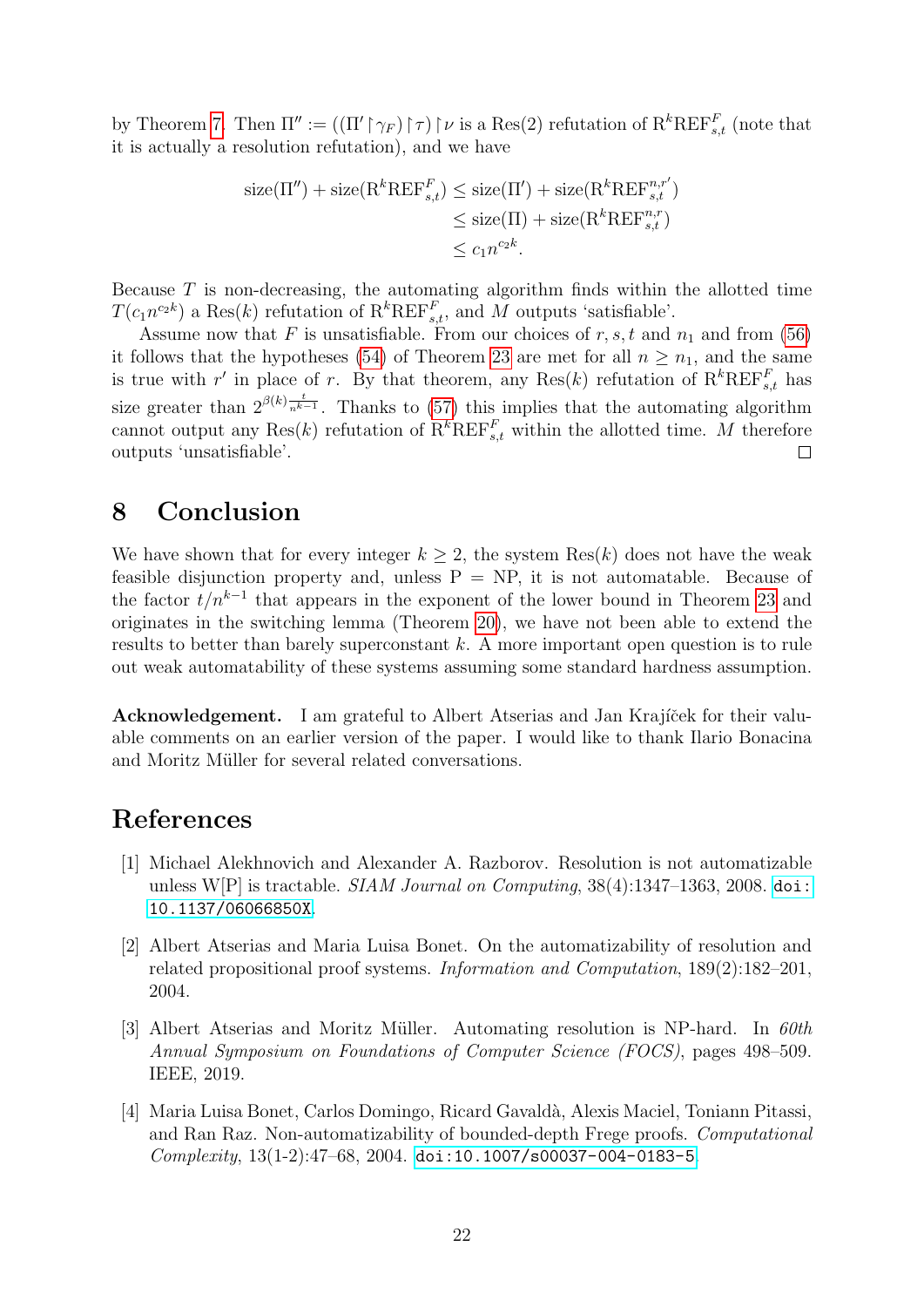- <span id="page-22-6"></span>[5] Maria Luisa Bonet, Toniann Pitassi, and Ran Raz. On interpolation and automatization for Frege systems. SIAM J. Comput.,  $29(6):1939-1967$ ,  $2000$ . [doi:](http://dx.doi.org/10.1137/S0097539798353230) [10.1137/S0097539798353230](http://dx.doi.org/10.1137/S0097539798353230).
- <span id="page-22-2"></span>[6] Stephen A. Cook and Robert A. Reckhow. The relative efficiency of propositional proof systems. The Journal of Symbolic Logic, 44(1):36–50, 1979.
- <span id="page-22-4"></span>[7] Stefan Dantchev and Søren Riis. On relativisation and complexity gap for resolutionbased proof systems. In M. Baaz and J. A. Makowsky, editors, Computer Science Logic (CSL 2003), volume 2803 of Lecture Notes in Computer Science, pages 142– 154. Springer, 2003.
- <span id="page-22-5"></span>[8] Michal Garlík. Resolution Lower Bounds for Refutation Statements. In Peter Rossmanith, Pinar Heggernes, and Joost-Pieter Katoen, editors, 44th International Symposium on Mathematical Foundations of Computer Science (MFCS 2019), volume 138 of Leibniz International Proceedings in Informatics (LIPIcs), pages 37:1–37:13. Schloss Dagstuhl–Leibniz-Zentrum fuer Informatik, 2019. [doi:](http://dx.doi.org/10.4230/LIPIcs.MFCS.2019.37) [10.4230/LIPIcs.MFCS.2019.37](http://dx.doi.org/10.4230/LIPIcs.MFCS.2019.37).
- [9] Jan Krajíček. Lower bounds to the size of constant-depth propositional proofs. The Journal of Symbolic Logic, 59(1):73–86, 1994. [doi:10.2307/2275250](http://dx.doi.org/10.2307/2275250).
- [10] Jan Krajíček. Interpolation theorems, lower bounds for proof systems, and independence results for bounded arithmetic. The Journal of Symbolic Logic, 62(2):457–486, 1997. [doi:10.2307/2275541](http://dx.doi.org/10.2307/2275541).
- <span id="page-22-8"></span>[11] Jan Krajíček. On the weak pigeonhole principle. Fundamenta Mathematicae,  $170(1-$ 2):123–140, 2001. [doi:10.4064/fm170-1-8](http://dx.doi.org/10.4064/fm170-1-8).
- <span id="page-22-3"></span>[12] Jan Krajíček. On the proof complexity of the Nisan–Wigderson generator based on a hard NP ∩ coNP function. *Journal of Mathematical Logic*,  $11(01):11-27$ ,  $2011$ . [doi:10.1142/S0219061311000979](http://dx.doi.org/10.1142/S0219061311000979).
- <span id="page-22-1"></span>[13] Jan Krajíček. *Proof Complexity*. Encyclopedia of Mathematics and its Applications. Cambridge University Press, 2019. [doi:10.1017/9781108242066](http://dx.doi.org/10.1017/9781108242066).
- <span id="page-22-7"></span>[14] Jan Krajíček and Pavel Pudlák. Some consequences of cryptographical conjectures for  $S_2^1$  and EF. *Information and Computation*, 140(1):82–94, 1998. [doi:10.1006/](http://dx.doi.org/10.1006/inco.1997.2674) [inco.1997.2674](http://dx.doi.org/10.1006/inco.1997.2674).
- <span id="page-22-9"></span>[15] Jan Krajíček, Pavel Pudlák, and Alan Woods. An exponential lower bound to the size of bounded depth frege proofs of the pigeonhole principle. Random Structures  $\mathcal{B}$  Algorithms, 7(1):15-39, 1995. [doi:10.1002/rsa.3240070103](http://dx.doi.org/10.1002/rsa.3240070103).
- <span id="page-22-10"></span>[16] Toniann Pitassi, Paul Beame, and Russell Impagliazzo. Exponential lower bounds for the pigeonhole principle. Computational Complexity, 3(2):97–140, 1993. [doi:](http://dx.doi.org/10.1007/BF01200117) [10.1007/BF01200117](http://dx.doi.org/10.1007/BF01200117).
- <span id="page-22-0"></span>[17] Pavel Pudlák. On reducibility and symmetry of disjoint NP-pairs. Theoretical Computer Science, 295:323–339, 2003.